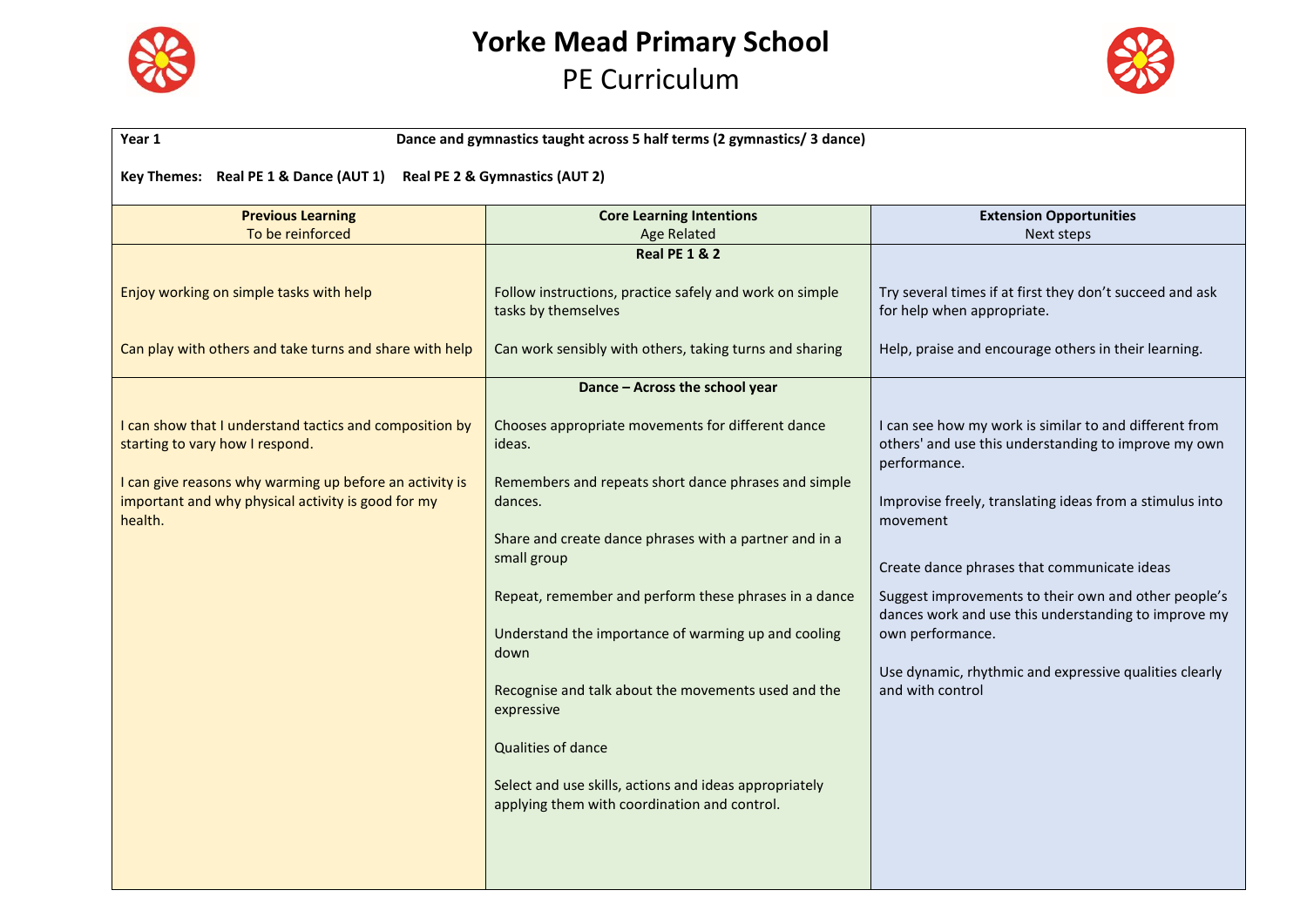



|                                                                                                                                                                               | <b>Gymnastics (Gymnastics made simple KS1)</b>                                                                                                                                                  |                                                                                                                                                                                                                                                       |
|-------------------------------------------------------------------------------------------------------------------------------------------------------------------------------|-------------------------------------------------------------------------------------------------------------------------------------------------------------------------------------------------|-------------------------------------------------------------------------------------------------------------------------------------------------------------------------------------------------------------------------------------------------------|
| To explore basic movement skills and to be able to copy<br>travel suggestions from one point to another including<br>across small apparatus.                                  | To explore basic movement skills and to be able to<br>perform travel from one point to another including across<br>small apparatus.                                                             | To explore and develop basic movement skills and to be<br>able to perform travel from one point to another linking<br>a variety of travelling movements using a small<br>apparatus.                                                                   |
| To remember repeat previously learned movements<br>and develop a range of jumping movements.                                                                                  | To remember repeat previously learned movements and<br>to include skills in a sequence develop a range of jumping<br>movements and link previously taught skills.                               | To remember, repeat and improve quality of previously<br>learned movements and to include a range of skills in a<br>sequence develop a range of jumping movements and<br>link previously taught skills.                                               |
| To develop basic balancing skills on the floor and copy<br>individual balances on simple apparatus and describe<br>what they have done.                                       | To develop basic balancing skills on the floor and to<br>understand how to perform individual balances. To copy<br>individual balances on simple apparatus and describe<br>what they have done. | To develop basic balancing skills on the floor and to<br>understand how to perform individual balances<br>effectively. To create individual balances using simple<br>apparatus and describe what they have done and how<br>to improve their own work. |
| To observe and understand the concept of rolling and<br>attempt basic rolls. To be able to perform basic<br>gymnastic skills with accuracy and construct a short<br>sequence. | To be introduced to the concept of rolling and attempt<br>basic rolls. To be able to perform basic gymnastic skills<br>with accuracy and link a variety of skills into a short<br>sequence.     | To introduce and explore the concept of rolling and use<br>basic rolls in a short sequence. To be able to perform a<br>variety of basic gymnastic skills with accuracy and<br>control and link a variety of skills into a short sequence.             |

| Year 1                                                             |                                                                                      |                                                                                                                                                                                                 |
|--------------------------------------------------------------------|--------------------------------------------------------------------------------------|-------------------------------------------------------------------------------------------------------------------------------------------------------------------------------------------------|
| Key Theme: Real PE 3 & Dance (SPR1) Real PE 4 & Gymnastics (SPR 2) |                                                                                      |                                                                                                                                                                                                 |
| <b>Previous Learning</b>                                           | <b>Core Learning Intentions</b>                                                      | <b>Extension Opportunities</b>                                                                                                                                                                  |
| To be reinforced                                                   | Age Related                                                                          | Next steps                                                                                                                                                                                      |
|                                                                    | <b>Real PE 3 &amp; 4</b>                                                             |                                                                                                                                                                                                 |
| Can follow simple instructions                                     | Can understand and follow simple rules and can name<br>some things they are good at. | Can begin to order instructions, movements and skills.<br>With help can recognise similarities and differences in<br>performances and can explain why someone is working<br>or performing well. |
| Can observe and copy others                                        | Can explore and describe different movements.                                        | Can begin to compare my movements and skills with<br>those of others. I can select and link movements<br>together to fit a theme.                                                               |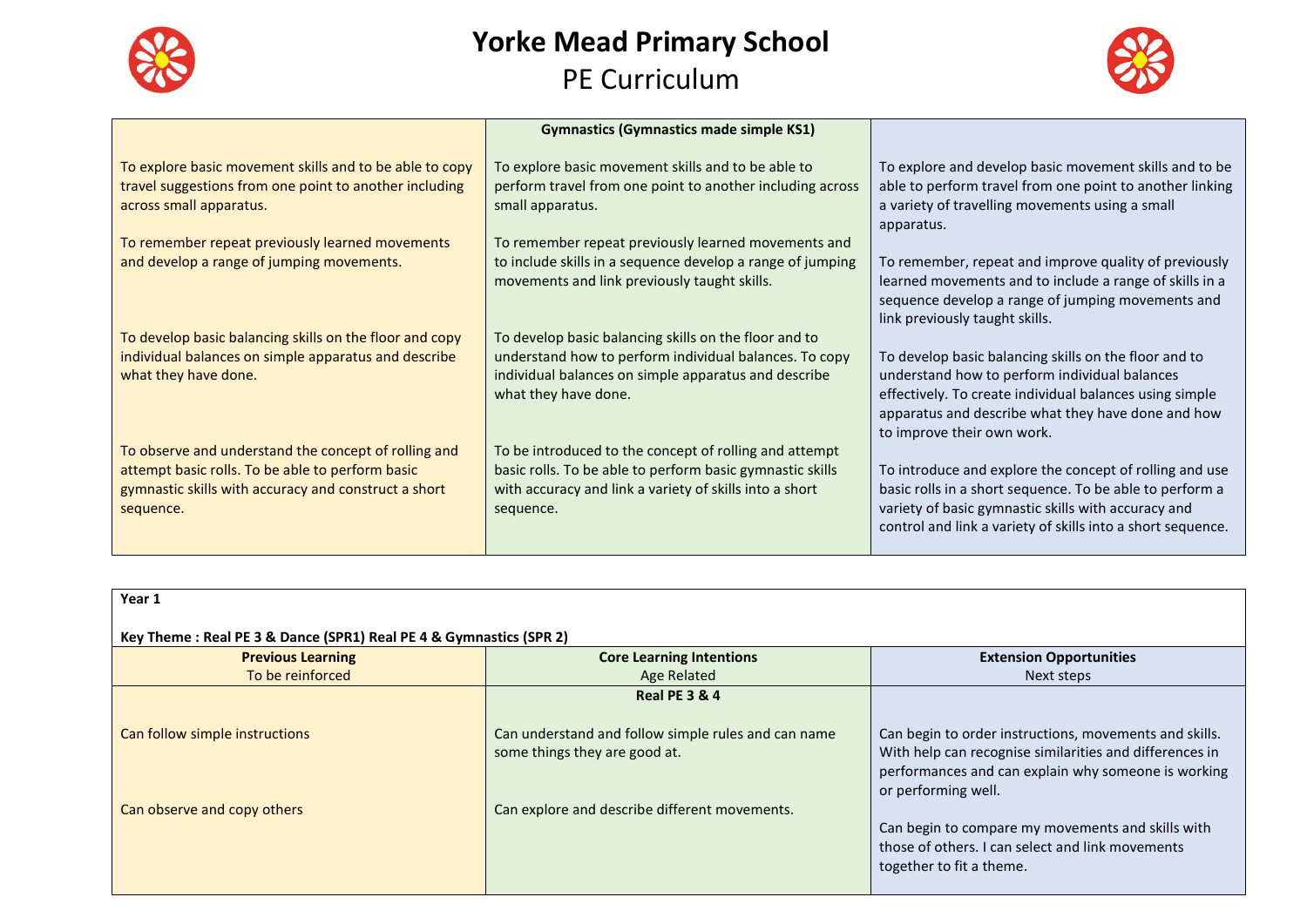



|                                                                                        | <b>Dance</b>                                                                   |                                                                                                                         |
|----------------------------------------------------------------------------------------|--------------------------------------------------------------------------------|-------------------------------------------------------------------------------------------------------------------------|
|                                                                                        | See above                                                                      |                                                                                                                         |
|                                                                                        | <b>Gymnastics</b>                                                              |                                                                                                                         |
| Observe and copy different ways of travelling on a<br>variety of different body parts. | Think of different ways of travelling on a variety of<br>different body parts. | Travel confidently and competently on different parts of<br>the body including hands.                                   |
| To attempt a variety of different jumps and shapes.                                    | To practise a variety of different jumps and shapes.                           | To hold still balances positions on large or small body<br>parts.                                                       |
| Develop speed through movement.                                                        | Develop speed through controlled movement.                                     | Partner work. Know and understand the terms 'balance'<br>and 'link'. Know and understand the term 'elements'.           |
| To work safely onto apparatus.                                                         | To link two balances together.                                                 | Creating a balanced position for your partner to<br>carefully slide under or step over.                                 |
| Know different ways to balance.                                                        | To adapt floor work safely onto apparatus.                                     | To be able to perform at least one type of roll without                                                                 |
|                                                                                        | Know and understand different ways to balance.                                 | any assistance.                                                                                                         |
|                                                                                        | To Identify and link elements together.                                        | All these ideas should be transferred to apparatus at<br>every stage of development,                                    |
|                                                                                        | Know and understand how to link floor and apparatus<br>movements together.     | on/against/underneath/over.                                                                                             |
|                                                                                        |                                                                                | Develop lower and upper body strength and understand<br>benefits of flexibility and suppleness.                         |
|                                                                                        |                                                                                | To be able to land jumps safely, on both the floor and<br>when from moving from higher apparatus to lower<br>apparatus. |

| Year 1                                                                   | 1 unit of athletics - practising events in preparation for sports day (Running, jumping, throwing) |            |  |  |
|--------------------------------------------------------------------------|----------------------------------------------------------------------------------------------------|------------|--|--|
| Key Theme: Real PE 5 & Dance (SUM 1) Real PE 6 & Sports Day prep (SUM 2) |                                                                                                    |            |  |  |
| <b>Previous Learning</b>                                                 | <b>Core Learning Intentions</b><br><b>Extension Opportunities</b>                                  |            |  |  |
| To be reinforced                                                         | Age Related                                                                                        | Next steps |  |  |
| Can move confidently in different ways                                   | Real PE 5&6                                                                                        |            |  |  |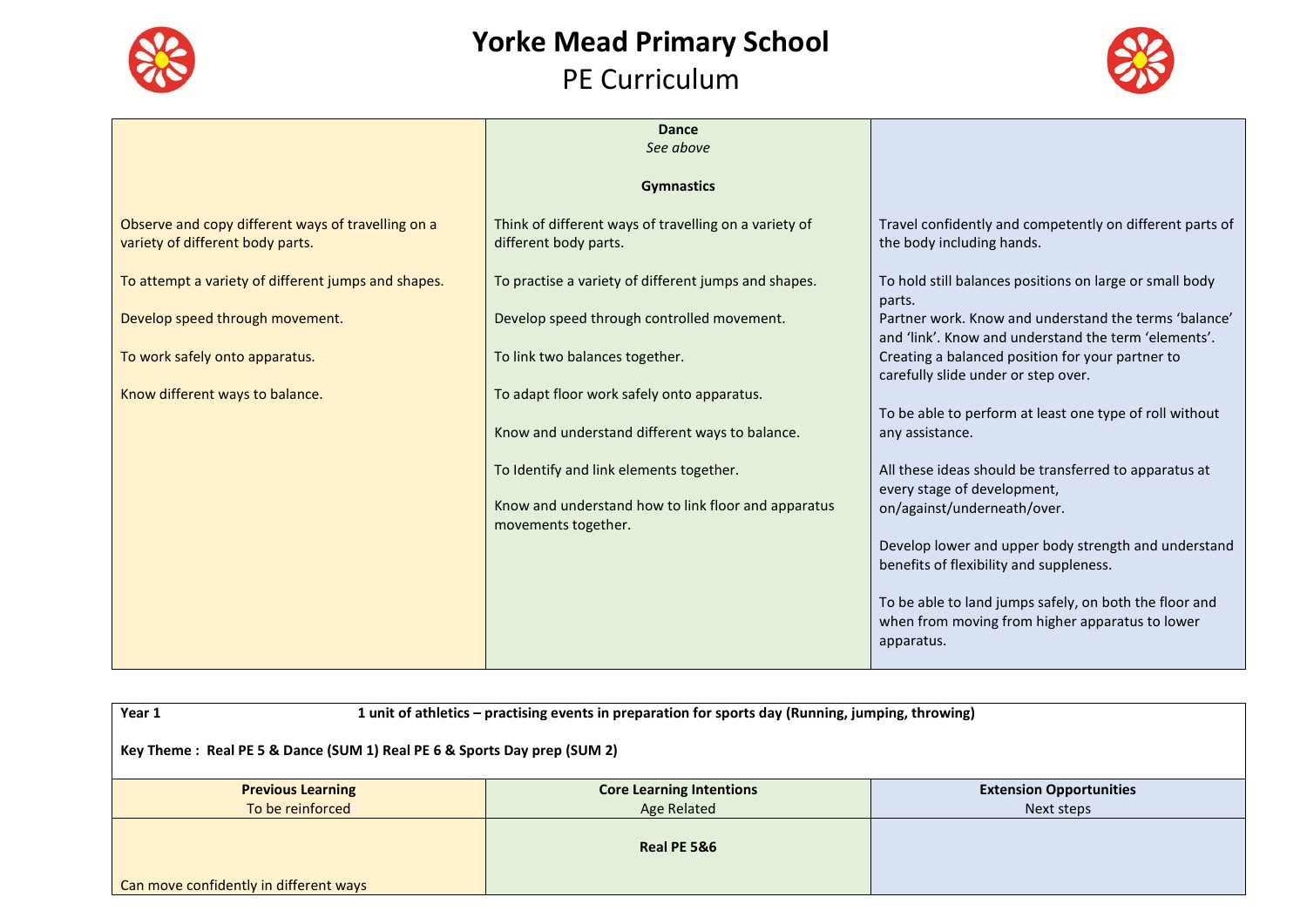



| Aware of the changes to the way they feel when they<br>exercise                                                                                                                                                                                | Perform a single skill or movement with some control.<br>Can perform a small range of skills and link two<br>movements together.<br>Aware of why exercise is important for good health                                                                                                                                                                                       | Can perform a range of skills with some control and<br>consistency. Can perform a sequence of movements<br>with some changes in level, direction or speed.<br>Can say how their body feels before, during and after<br>exercise. Use equipment appropriately. Moving and<br>landing safely                                                           |
|------------------------------------------------------------------------------------------------------------------------------------------------------------------------------------------------------------------------------------------------|------------------------------------------------------------------------------------------------------------------------------------------------------------------------------------------------------------------------------------------------------------------------------------------------------------------------------------------------------------------------------|------------------------------------------------------------------------------------------------------------------------------------------------------------------------------------------------------------------------------------------------------------------------------------------------------------------------------------------------------|
| Children get the opportunity to practice the Key Skills<br>activities carried out by the Year 6 children on sports<br>day. Events are adapted to give children the chance to<br>practice and also utilise the same skills in a game<br>format. | <b>Dance</b><br>See above<br>Sports day preparation<br>Children get the opportunity to practice the Key Skills<br>activities carried out by the Year 6 children on sports day,<br>understanding what needs to be done to get the best<br>score possible. Events are adapted to give children the<br>chance to practice and also utilise the same skills in a<br>game format. | Children get the opportunity to practice the Key Skills<br>activities carried out by the Year 6 children on sports<br>day, understanding and adjusting what they need to do<br>to consistently get the best score possible. Events are<br>adapted to give children the chance to utilise and apply<br>the same skills successfully in a game format. |

#### **Year 2 Dance and gymnastics taught across 5 half terms (2 gymnastics/ 2 dance)**

**Key Theme : Real PE 1 & Gymnastics (AUT 1) Real PE 2 & Dance (AUT 2)**

| <b>Previous Learning</b>                                                                                                                           | <b>Core Learning Intentions</b>                                                                                                                 | <b>Extension Opportunities</b>                                                                                                                                                               |
|----------------------------------------------------------------------------------------------------------------------------------------------------|-------------------------------------------------------------------------------------------------------------------------------------------------|----------------------------------------------------------------------------------------------------------------------------------------------------------------------------------------------|
| To be reinforced                                                                                                                                   | Age Related                                                                                                                                     | Next steps                                                                                                                                                                                   |
|                                                                                                                                                    | Real PE 1&2                                                                                                                                     |                                                                                                                                                                                              |
| I can follow instructions, practise safely and work on<br>simple tasks by myself.<br>I can work sensibly with others, taking turns and<br>sharing. | Try several times if at first they don't succeed and ask<br>for help when appropriate<br>Can help praise and encourage others in their learning | Knowing where they are with their learning and have begun<br>to challenge themselves<br>Shows patience and support others, listening well to them<br>about the work and shares ideas clearly |
|                                                                                                                                                    | Dance – Across the school year                                                                                                                  |                                                                                                                                                                                              |
| Chooses appropriate movements for different dance<br>ideas.                                                                                        | Improvise freely, translating ideas from a stimulus into<br>movement                                                                            |                                                                                                                                                                                              |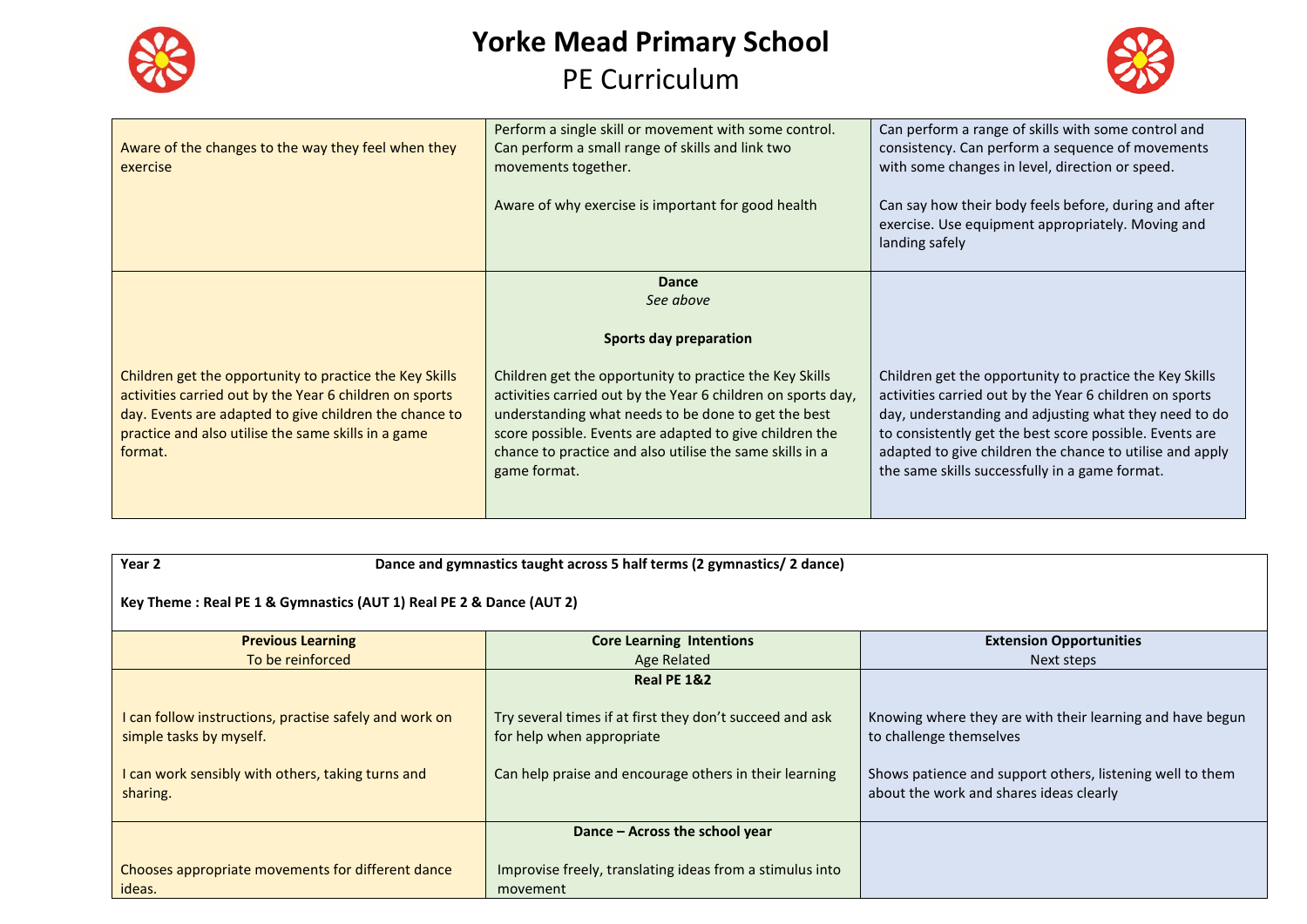



| Remembers and repeats short dance phrases and<br>simple dances.<br>Share and create dance phrases with a partner and in a<br>small group                                                                                                                                                               | Create dance phrases that communicate ideas<br>Use dynamic, rhythmic and expressive qualities clearly<br>and with control<br>Suggest improvements to their own and other people's                                                                                                                                                           | Can compare and comment on skills and techniques and the<br>ways they are applied in their own and others' work and use<br>this understanding to improve my own performance.                                                                                                                                            |  |
|--------------------------------------------------------------------------------------------------------------------------------------------------------------------------------------------------------------------------------------------------------------------------------------------------------|---------------------------------------------------------------------------------------------------------------------------------------------------------------------------------------------------------------------------------------------------------------------------------------------------------------------------------------------|-------------------------------------------------------------------------------------------------------------------------------------------------------------------------------------------------------------------------------------------------------------------------------------------------------------------------|--|
| Repeat, remember and perform these phrases in a<br>dance<br>Understand the importance of warming up and cooling<br>down<br>Recognise and talk about the movements used and the<br>expressive<br>Select and use skills, actions and ideas appropriately<br>applying them with coordination and control. | dances<br>Can link skills, techniques and ideas and apply them<br>accurately and appropriately.<br>I can show that my performance has precision, control<br>and fluency and that I understand tactics and<br>composition.<br>Use dynamic, rhythmic and expressive qualities clearly<br>and with control<br>Quality of dance and performance | Can explain and apply basic safety principles in preparing for<br>exercise and describe what effects exercise has on my body<br>and how it is valuable to my fitness and health.<br>Choose movements with different dynamic qualities to make<br>a dance phrase that expresses an idea, mood or feeling.                |  |
|                                                                                                                                                                                                                                                                                                        |                                                                                                                                                                                                                                                                                                                                             |                                                                                                                                                                                                                                                                                                                         |  |
| To explore basic movement skills and to be able to<br>perform travel from one point to another including<br>across small apparatus.                                                                                                                                                                    | <b>Gymnastics (Gymnastics made simple KS1)</b><br>To explore and develop basic movement skills and to be<br>able to perform travel from one point to another linking<br>a variety of travelling movements using a small                                                                                                                     | To explore and develop basic movement skills and to be able<br>to perform travel from one point to another linking a variety<br>of travelling movements. To explore travelling movements on                                                                                                                             |  |
| To remember repeat previously learned movements<br>and to include skills in a sequence develop a range of<br>jumping movements and link previously taught skills.                                                                                                                                      | apparatus.<br>To remember, repeat and improve quality of previously<br>learned movements and to include a range of skills in a<br>sequence develop a range of jumping movements and<br>link previously taught skills.                                                                                                                       | small apparatus and develop skills and actions with increasing<br>control.<br>To remember, repeat and improve quality of previously<br>learned movements consistently and to include a range of<br>skills in a sequence develop a range of jumping movements<br>and link previously taught skills in a variety of ways. |  |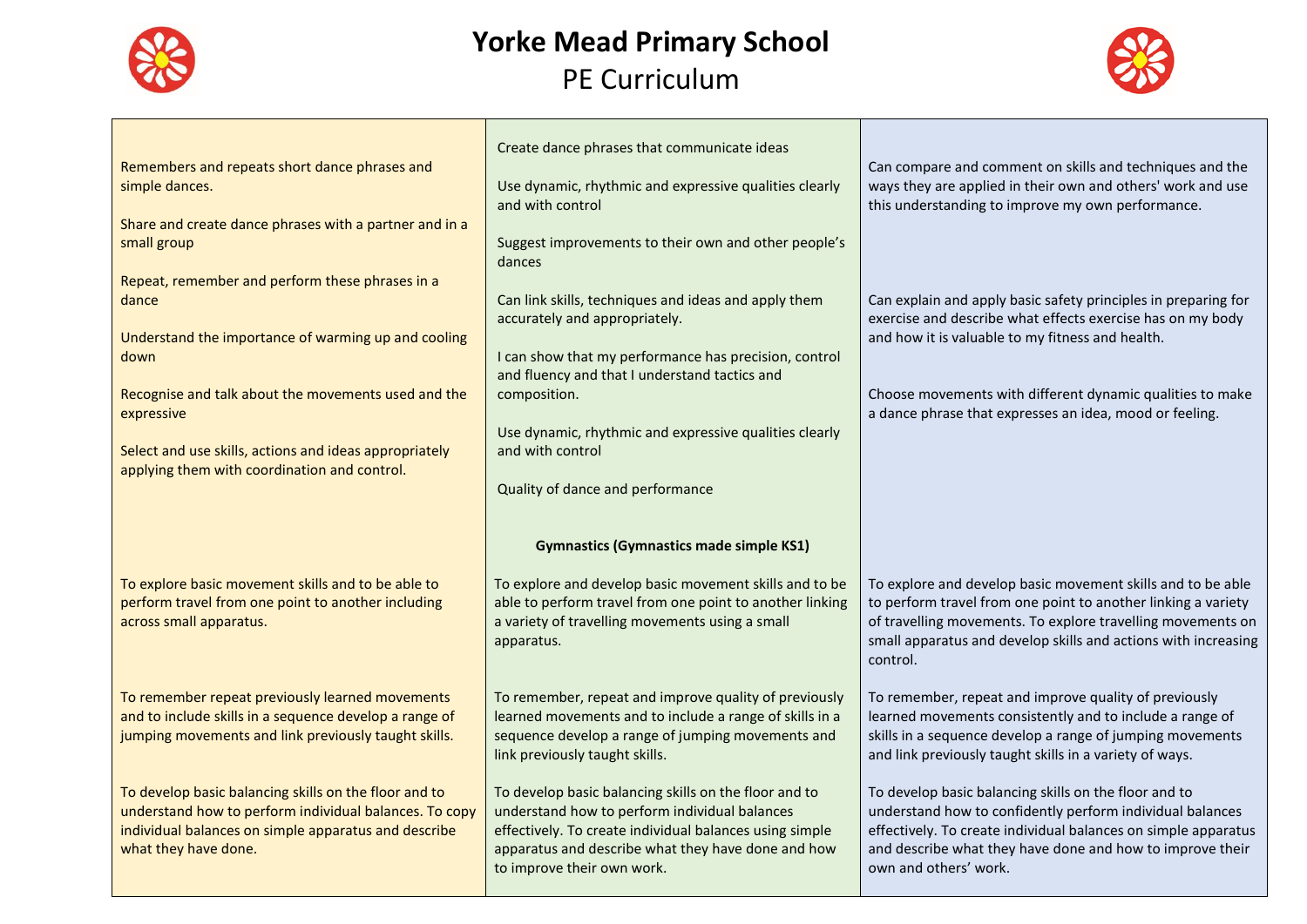



| Introduced to the concept of rolling and attempt basic   | To introduce and explore the concept of rolling and use     | To introduce and explore the concept of rolling and use        |
|----------------------------------------------------------|-------------------------------------------------------------|----------------------------------------------------------------|
| rolls. To be able to perform basic gymnastic skills with | basic rolls in a short sequence. To be able to perform a    | different basic rolls in a short sequence along with a variety |
| accuracy and link a variety of skills into a short       | variety of basic gymnastic skills with accuracy and         | of basic gymnastic skills with accuracy and control. They      |
| sequence.                                                | control and link a variety of skills into a short sequence. | should also consider how to link these skills in a logical way |
|                                                          |                                                             | when planning a short sequence.                                |
|                                                          |                                                             |                                                                |

| Year 2                                                                               | Dance and gymnastics taught across 5 half terms (2 gymnastics/ 2 dance)                                                                                                                        |                                                                                                                                                                                                     |  |
|--------------------------------------------------------------------------------------|------------------------------------------------------------------------------------------------------------------------------------------------------------------------------------------------|-----------------------------------------------------------------------------------------------------------------------------------------------------------------------------------------------------|--|
| Key Theme: Real PE 3 & Gymnastics (SPR 1) Real PE 4 & Dance (SPR 2)                  |                                                                                                                                                                                                |                                                                                                                                                                                                     |  |
| <b>Previous Learning</b>                                                             | <b>Core Learning Intentions</b>                                                                                                                                                                | <b>Extension Opportunities</b>                                                                                                                                                                      |  |
| To be reinforced                                                                     | <b>Age Related</b>                                                                                                                                                                             | Next steps                                                                                                                                                                                          |  |
|                                                                                      | <b>Real PE 3 &amp;4</b>                                                                                                                                                                        |                                                                                                                                                                                                     |  |
| Can understand and follow simple rules and can name<br>some things they are good at. | Can begin to order instructions, movements and skills. With<br>help can recognise similarities and differences in<br>performances and can explain why someone is working or<br>performing well | Understand the simple tactics of attacking and<br>defending. Can explain what they are doing well and<br>beginning to identify areas for improvement.                                               |  |
| Can explore and describe different movements.                                        | Can begin to compare my movements and skills with those<br>of others. I can select and link movements together to fit a<br>theme.                                                              | Can make up their own rules and versions of activities.<br>Can respond differently to a variety of tasks or music<br>and can recognise similarities and differences in<br>movements and expression. |  |
|                                                                                      | <b>Dance</b><br>See above                                                                                                                                                                      |                                                                                                                                                                                                     |  |
|                                                                                      | <b>Gymnastics (Yorke Mead KS1 Scheme of work)</b>                                                                                                                                              |                                                                                                                                                                                                     |  |
| Different ways of travelling on a variety of different<br>body parts.                | Travel confidently and competently on different parts of<br>the body including hands.                                                                                                          | To be able to use appropriate vocabulary to describe<br>what they and others are doing.                                                                                                             |  |
| To practise a variety of different jumps and shapes.                                 | To hold still balances positions on large or small body parts.<br>Partner work. Know and understand the terms 'balance'                                                                        | To be able to complete and perform at least 2<br>different types of gymnastics roll movements                                                                                                       |  |
| Develop speed through controlled movement.                                           | and 'link'. Know and understand the term 'elements'.                                                                                                                                           |                                                                                                                                                                                                     |  |
| To link two balances together.                                                       | Creating a balanced position for your partner to carefully<br>slide under or step over.                                                                                                        | Become increasingly competent and confident and<br>access a broad range of opportunities to extend their<br>agility, balance and coordination (ABC's). Engagement                                   |  |
| To adapt floor work safely onto apparatus.                                           | To be able to perform at least one type of roll without any<br>assistance.                                                                                                                     | through the use of Questions and answers throughout<br>the unit.                                                                                                                                    |  |
| Know and understand different ways to balance.                                       |                                                                                                                                                                                                |                                                                                                                                                                                                     |  |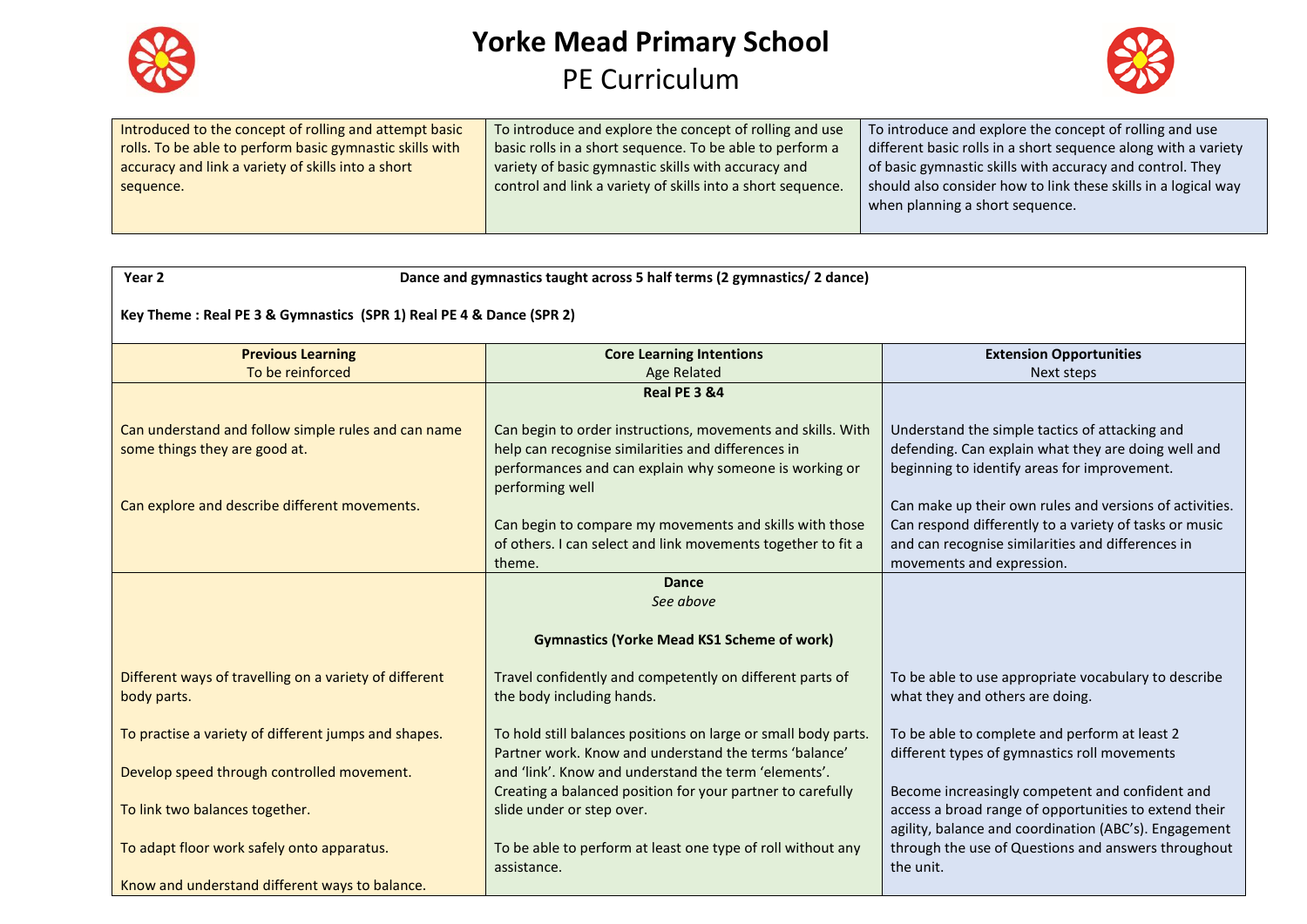



|                                                     | All these ideas should be transferred to apparatus at every | Exploration and identification of body parts capable of |
|-----------------------------------------------------|-------------------------------------------------------------|---------------------------------------------------------|
| Self-confidence, enjoyment and engagement:          | stage of development, on/against/underneath/over.           | taking weight for balancing. Which are the small body   |
|                                                     |                                                             | parts? Balancing on different combinations of small     |
| To Identify and link elements together.             | Develop lower and upper body strength and understand        | body parts. Identifying large body parts and balancing  |
|                                                     | benefits of flexibility and suppleness.                     | upon them.                                              |
| Know and understand how to link floor and apparatus |                                                             |                                                         |
| movements together.                                 | To be able to land jumps safely, on both the floor and when | Perform a movement that 'flows'.                        |
|                                                     | from moving from higher apparatus to lower apparatus.       |                                                         |

| Year <sub>2</sub>                                                                       | 1 unit of athletics - practising events in preparation for sports day<br>(Running, jumping, throwing) |                                                                                                         |  |
|-----------------------------------------------------------------------------------------|-------------------------------------------------------------------------------------------------------|---------------------------------------------------------------------------------------------------------|--|
| Key Theme : Indoor athletics & Team games (SUM 1) Real PE 5/6 & Sports day prep (SUM 2) |                                                                                                       |                                                                                                         |  |
| <b>Previous Learning</b>                                                                | <b>Core Learning Intentions</b>                                                                       | <b>Extension Opportunities</b>                                                                          |  |
| To be reinforced                                                                        | <b>Age Related</b>                                                                                    | Next steps                                                                                              |  |
|                                                                                         | <b>Real PE 5 &amp; 6</b>                                                                              | Perform and repeat longer sequences with clear shapes                                                   |  |
| Perform a single skill or movement with some                                            | Can perform a range of skills with some control and                                                   | and controlled movement. Can select and apply a range                                                   |  |
| control. Can perform a small range of skills and link                                   | consistency. Can perform a sequence of movements with                                                 | of skills with good control and consistency.                                                            |  |
| two movements together.                                                                 | some changes in level, direction or speed.                                                            |                                                                                                         |  |
|                                                                                         |                                                                                                       | Can describe how and why their body feels during and                                                    |  |
| Aware of why exercise is important for good health                                      | Can say how their body feels before, during and after                                                 | after exercise. Can explain why we need to warm up and                                                  |  |
|                                                                                         | exercise. Use equipment appropriately. Moving and landing                                             | cool down.                                                                                              |  |
|                                                                                         | safely.                                                                                               |                                                                                                         |  |
|                                                                                         | <b>Indoor athletics</b>                                                                               | Children get the opportunity to practice the events that                                                |  |
| Children get the opportunity to practice the events                                     | Children get the opportunity to practice the events that take                                         | take place during the indoor athletics competition,                                                     |  |
| that take place during the indoor athletics                                             | place during the indoor athletics competition, understanding                                          | understanding and adjusting what they need to do to                                                     |  |
| competition. Events are adapted to give children the                                    | what they need to do in order to achieve the best score                                               | the best score possible. Events are adapted to give                                                     |  |
| chance to practice the same skills in a game format-                                    | possible. Events are adapted to give children the chance to                                           | children the chance to utilise and apply the same skills                                                |  |
| participating in a mini-competition at the end of the                                   | practice and also utilise the same skills in an engaging game                                         | successfully in an engaging game format. The unit                                                       |  |
| unit.                                                                                   | format. The unit culminates in a mini competition to apply                                            | culminates in a mini competition to apply the skills                                                    |  |
|                                                                                         | the skills covered.                                                                                   | covered, choosing events that demonstrate their                                                         |  |
|                                                                                         | <b>Team Skills</b>                                                                                    | strengths.                                                                                              |  |
|                                                                                         | Children participate in stand-alone sessions which prepare                                            |                                                                                                         |  |
| Children participate in stand-alone sessions which                                      | them for competitive sports in KS2. Children are introduced                                           | Children participate in stand-alone sessions which                                                      |  |
| prepare them for competitive sports in KS2. Children                                    | to travelling with a ball in hockey, basketball rugby, and                                            | prepare them for competitive sports in KS2. Children                                                    |  |
| are introduced to travelling with a ball in hockey,                                     | football showing a good understanding of the techniques                                               | develop apply existing skills to travel with a ball in                                                  |  |
| basketball rugby, and football. They will also develop                                  | covered. They will also develop throwing skills in handball                                           | hockey, basketball, rugby, and football showing a good<br>understanding of the techniques consistently. |  |
| throwing skills in handball and dodgeball activities.                                   | and dodgeball activities in a competitive game.                                                       |                                                                                                         |  |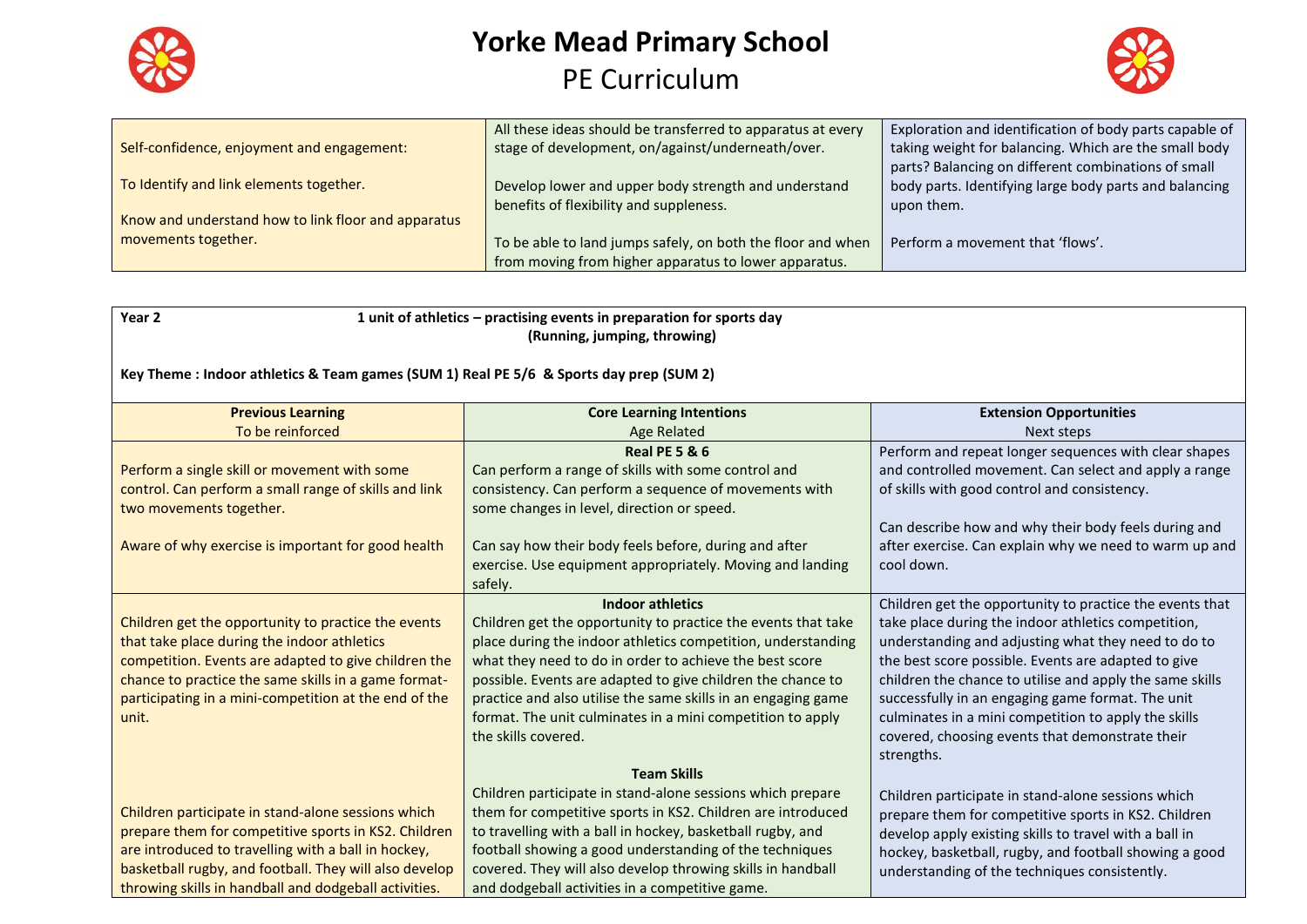



They will also develop their throwing and catching skills

|                                                          |                                                              | in handball and dodgeball activities in a competitive    |
|----------------------------------------------------------|--------------------------------------------------------------|----------------------------------------------------------|
|                                                          | Sports day preparation                                       | game.                                                    |
|                                                          | Children get the opportunity to practice the Key Skills      |                                                          |
| Children get the opportunity to practice the Key         | activities carried out by the Year 6 children on sports day, | Children get the opportunity to practice the Key Skills  |
| Skills activities carried out by the Year 6 children on  | understanding what needs to be done to get the best score    | activities carried out by the Year 6 children on sports  |
| sports day. Events are adapted to give children the      | possible. Events are adapted to give children the chance to  | day, understanding and adjusting what they need to do    |
| chance to practice and also utilise the same skills in a | practice and also utilise the same skills in a game format.  | to consistently get the best score possible. Events are  |
| game format.                                             |                                                              | adapted to give children the chance to utilise and apply |
|                                                          |                                                              | the same skills successfully in a game format.           |

#### **Year 3**

#### **Key Theme :** Real PE 1 & 2 (AUT) – Gymnastics, Netball, Health & fitness, Rapid fire cricket

| <b>Previous Learning</b>                                | <b>Core Learning Intentions</b>                             | <b>Extension Opportunities</b>                             |
|---------------------------------------------------------|-------------------------------------------------------------|------------------------------------------------------------|
| To be reinforced                                        | Age Related                                                 | Next steps                                                 |
|                                                         | <b>Real PE 3 &amp; 4</b>                                    |                                                            |
| I try several times if at first I don't succeed and ask | I know where I am with my learning and I have begun to      | I cope well and react positively when things become        |
| for help when appropriate.                              | challenge myself.                                           | difficult. I can persevere with a task and I can improve   |
| I can help praise and encourage others in their         | I show patience and support others, listening well to them  | my performance through regular practice.                   |
| <b>learning</b>                                         | about our work. I am happy to show and tell them about my   | I cooperate well with others and give helpful feedback. I  |
|                                                         | ideas.                                                      | help organise roles and responsibilities and can guide a   |
|                                                         |                                                             | small group through a task.                                |
|                                                         | <b>Gymnastics</b>                                           |                                                            |
| Compose and evaluate a sequence using large             | Compose and evaluate a sequence using large apparatus in    | Compose and evaluate a sequence using large                |
| apparatus, including some gymnastic specific            | control, including working in unison and canon. Feedback    | apparatus showing control, fluidity and precision,         |
| criteria.                                               | should identify a positive and area to improve.             | including working in unison and canon. Feedback should     |
|                                                         |                                                             | identify a positive and area to improve using              |
|                                                         |                                                             | appropriate language.                                      |
|                                                         | <b>Netball</b>                                              |                                                            |
| Understand the concept of invasion games, and           | Understand the aim of invasion games, and apply specific    | Understand the aim of invasion games, and apply all        |
| apply basic skills of passing and marking in order      | netball skills covered and apply them within small sided    | specific netball skills and tactics. Beginning to consider |
| compete within small-sided games.                       | games highlighting own strengths.                           | the rules and contribute within small sided games          |
|                                                         |                                                             | highlighting own and others strengths.                     |
|                                                         | <b>Health and fitness</b>                                   |                                                            |
| Understand that exercise affects the body in the        | Understand that exercise affects the body in the short and  | Understand that exercise affects the body in the short     |
| short and long term, why physical activity is good for  | long term, how to warm up in order to prepare appropriately | and long term, how and why to warm up in order to          |
| their health and well- being, and how diet and          | for different activities and how to cool down, why physical | prepare appropriately for different activities and how to  |
| exercise contribute to leading a healthy lifestyle.     |                                                             | cool down. Why physical activity is good for their health  |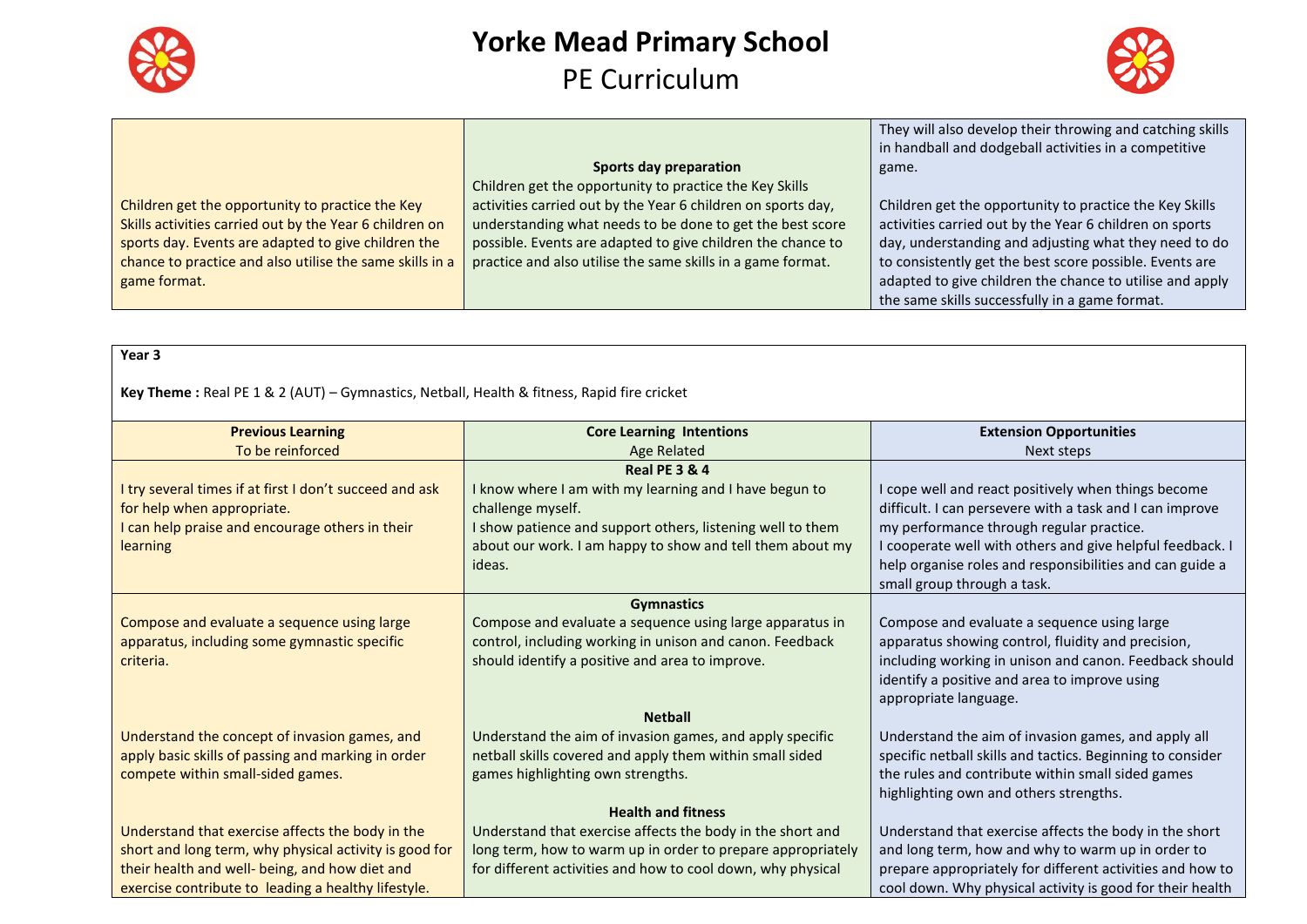



|                                                                                                                                             | activity is good for their health and well- being, and how diet<br>and exercise contribute to leading a healthy lifestyle.                                                                                      | and well- being, demonstrating a clear drive to push<br>themselves. How diet and exercise contribute to<br>leading a healthy lifestyle with examples that could be<br>done at home.                                                                              |
|---------------------------------------------------------------------------------------------------------------------------------------------|-----------------------------------------------------------------------------------------------------------------------------------------------------------------------------------------------------------------|------------------------------------------------------------------------------------------------------------------------------------------------------------------------------------------------------------------------------------------------------------------|
| Know where the best places are to hit the ball, the<br>reason the ball is hit up or down, and understand<br>the reasons of weight of throw. | <b>Rapid Fire Cricket</b><br>Know where the best places are to hit the ball, the reason<br>the ball is hit up or down, and understand the reasons for<br>weight of throw. Using accuracy to avoid being caught. | Know where the best places are to hit the ball and doing<br>it consistently with control, the reason the ball is hit up<br>or down, and understand the reasons of weight of<br>throw. Using accuracy to avoid being caught and aiming<br>for high scoring areas. |

| Year 3                                                                                                                                                                                                                                                                                                                                      |                                                                                                                                                                                                                                                                                                                                                                   |                                                                                                                                                                                                                                                                                                                                                                         |  |
|---------------------------------------------------------------------------------------------------------------------------------------------------------------------------------------------------------------------------------------------------------------------------------------------------------------------------------------------|-------------------------------------------------------------------------------------------------------------------------------------------------------------------------------------------------------------------------------------------------------------------------------------------------------------------------------------------------------------------|-------------------------------------------------------------------------------------------------------------------------------------------------------------------------------------------------------------------------------------------------------------------------------------------------------------------------------------------------------------------------|--|
| Key Theme: Real PE 3 & 4 (SPR) - Orienteering, Dance, football, Dodgeball                                                                                                                                                                                                                                                                   |                                                                                                                                                                                                                                                                                                                                                                   |                                                                                                                                                                                                                                                                                                                                                                         |  |
| <b>Previous Learning</b>                                                                                                                                                                                                                                                                                                                    | <b>Core Learning Intentions</b>                                                                                                                                                                                                                                                                                                                                   | <b>Extension Opportunities</b>                                                                                                                                                                                                                                                                                                                                          |  |
| To be reinforced                                                                                                                                                                                                                                                                                                                            | <b>Age Related</b>                                                                                                                                                                                                                                                                                                                                                | Next steps                                                                                                                                                                                                                                                                                                                                                              |  |
|                                                                                                                                                                                                                                                                                                                                             | <b>Real PE 5 &amp; 6</b>                                                                                                                                                                                                                                                                                                                                          |                                                                                                                                                                                                                                                                                                                                                                         |  |
| I can begin to order instructions, movements and skills.<br>With help I can recognise similarities and differences in<br>performance and I can explain why someone is working<br>or performing well.<br>I can begin to compare my movements and skills with<br>those of others. I can select and link movements<br>together to fit a theme. | I can understand simple tactics of attacking and<br>defending. I can explain what I am doing well and I<br>have begun to identify areas for improvement.<br>I can make up my own rules and versions of<br>activities. I can respond differently to a variety of<br>tasks or music and I can recognise similarities and<br>differences in movements and expression | I can understanding ways (criteria) to judge performance and<br>can identify specific parts to continue to work upon. I can<br>use my awareness of space and others to make good<br>decisions.<br>can link actions and develop sequences of movements that<br>express my own ideas. I can change tactics, rules or tasks to<br>make activities more fun or challenging. |  |
|                                                                                                                                                                                                                                                                                                                                             | <b>Orienteering</b>                                                                                                                                                                                                                                                                                                                                               |                                                                                                                                                                                                                                                                                                                                                                         |  |
| To understand the concept of a map or plan, reinforcing<br>the concept that a map is like a picture.<br>To understand the use of symbols and learning the basic<br>orienteering symbols and colours.                                                                                                                                        | To understand the use of symbols and a key on a<br>map. To learn the basic orienteering symbols and<br>colours and familiarise children with orienteering<br>equipment: control cards, punches, orienteering<br>markers. Understand that control cards must be<br>punched in the correct numbered box. To develop<br>the skills of map orientation.               | Taking on leadership roles; communicate in a positive and<br>constructive manner.<br>Creating own maps and routes to extend.                                                                                                                                                                                                                                            |  |
| To encourage team support, introducing a competitive<br>element and improving Agility, Balance and Co-<br>ordination                                                                                                                                                                                                                        | To develop spatial awareness of the relationship of<br>shapes to each other by transferring information on<br>a plan to reality. To encourage cooperation and<br>discussion. Demonstrate all the physical skills<br>needed for orienteering: agility, balance, co-<br>ordination whilst holding or looking at the map.                                            | Volunteering ideas/suggestions to support others.<br>Attempting more challenging tasks in relation to distance<br>travelled or time limit.                                                                                                                                                                                                                              |  |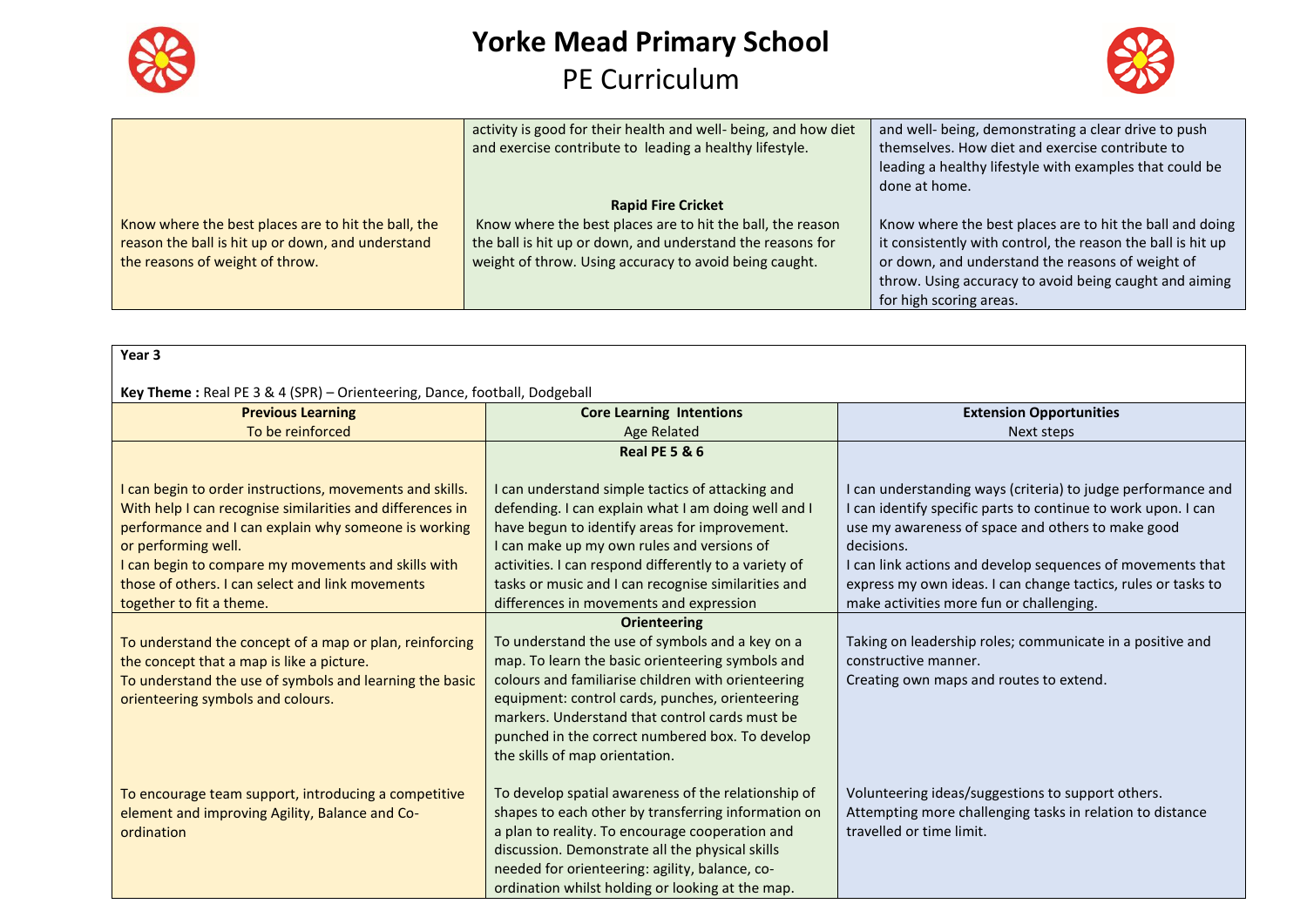



|                                                       | Dance                                                 |                                                               |
|-------------------------------------------------------|-------------------------------------------------------|---------------------------------------------------------------|
| Understand and perform a dance routine using unison   | Understand and perform a dance routine using          | Understand and perform a dance routine using unison and       |
| and cannon                                            | unison and cannon, incorporating creative and         | cannon, incorporating complex and creative phrases and        |
|                                                       | imaginative ideas.                                    | actions.                                                      |
|                                                       |                                                       |                                                               |
|                                                       | <b>Football</b>                                       |                                                               |
| To take part in a small-sided match using the correct | To successfully play a small-sided match              | To effectively contribute to a small-sided match using the    |
| rules and begin apply simple skills of passing and    | remembering the correct rules covered and             | correct rules and successfully apply tactics and skills       |
| tackling during a small sided match.                  | successfully apply the skills covered during a small- | consistently covered during a small-sided match. Providing    |
|                                                       | sided match.                                          | verbal and physical support to help other team members.       |
|                                                       | <b>Dodgeball</b>                                      |                                                               |
|                                                       |                                                       |                                                               |
| Reinforce and put previous skills of throwing and     | Reinforce and put all skills covered (throwing,       | Reinforce and put all skills covered (throwing, catching,     |
| catching into practice in a modified game Situation   | catching, dodging) into practice showing control and  | dodging) into practice showing consistent control and         |
| understanding the rules of the sport.                 | accuracy in a modified game situation understanding   | accuracy in a modified game situation understanding the       |
|                                                       | the rules of the sport.                               | rules of the sport while applying tactics to outwit opponents |
|                                                       |                                                       |                                                               |

**Year 3**

**Key Theme :** Real PE 5 & 6 (SUM) – Softball, Indoor athletics, Tennis, Sports day prep

| <b>Previous Learning</b>                                                                                                                                                                                                                                                                  | <b>Core Learning Intentions</b>                                                                                                                                                                                                                                                                              | <b>Extension Opportunities</b>                                                                                                                                                                                                                                                                                                                    |
|-------------------------------------------------------------------------------------------------------------------------------------------------------------------------------------------------------------------------------------------------------------------------------------------|--------------------------------------------------------------------------------------------------------------------------------------------------------------------------------------------------------------------------------------------------------------------------------------------------------------|---------------------------------------------------------------------------------------------------------------------------------------------------------------------------------------------------------------------------------------------------------------------------------------------------------------------------------------------------|
| To be reinforced                                                                                                                                                                                                                                                                          | Age Related                                                                                                                                                                                                                                                                                                  | Next steps                                                                                                                                                                                                                                                                                                                                        |
| can perform a range of skills with some control and<br>consistency. I can perform a sequence of movements<br>with some changes in level, direction or speed.<br>I can say how my body feels before during and after<br>exercise. I use equipment appropriately, move, and land<br>safely. | Real PE 5&6<br>I can perform and repeat longer sequences with clear<br>shapes and controlled movement. I can select and apply a<br>range of skills with good control and consistency.<br>I can describe how and why my body feels during<br>exercise. I can explain why we need to warm up and cool<br>down. | I can perform a variety of movements and skills with<br>good body tension. I can link actions together so that<br>they flow in running, jumping and throwing activities. I<br>can describe the basic fitness components and explain<br>how often and how long I should exercise to be healthy.<br>I can record and monitor how hard I am working. |
| Demonstrate the skills within the unit including batting,<br>fielding and catching showing knowledge of techniques<br>and rules                                                                                                                                                           | <b>Softball</b><br>Demonstrate the skills within the unit consistently,<br>including batting, fielding and catching showing clear<br>knowledge of techniques and rules in order to contribute<br>to a team's success.                                                                                        | Demonstrate the skills within the unit consistently,<br>including batting, fielding and catching showing clear<br>knowledge of techniques and rules, in order to<br>contribute to a team's success. To instruct/support<br>others to outwit or gain an advantage.                                                                                 |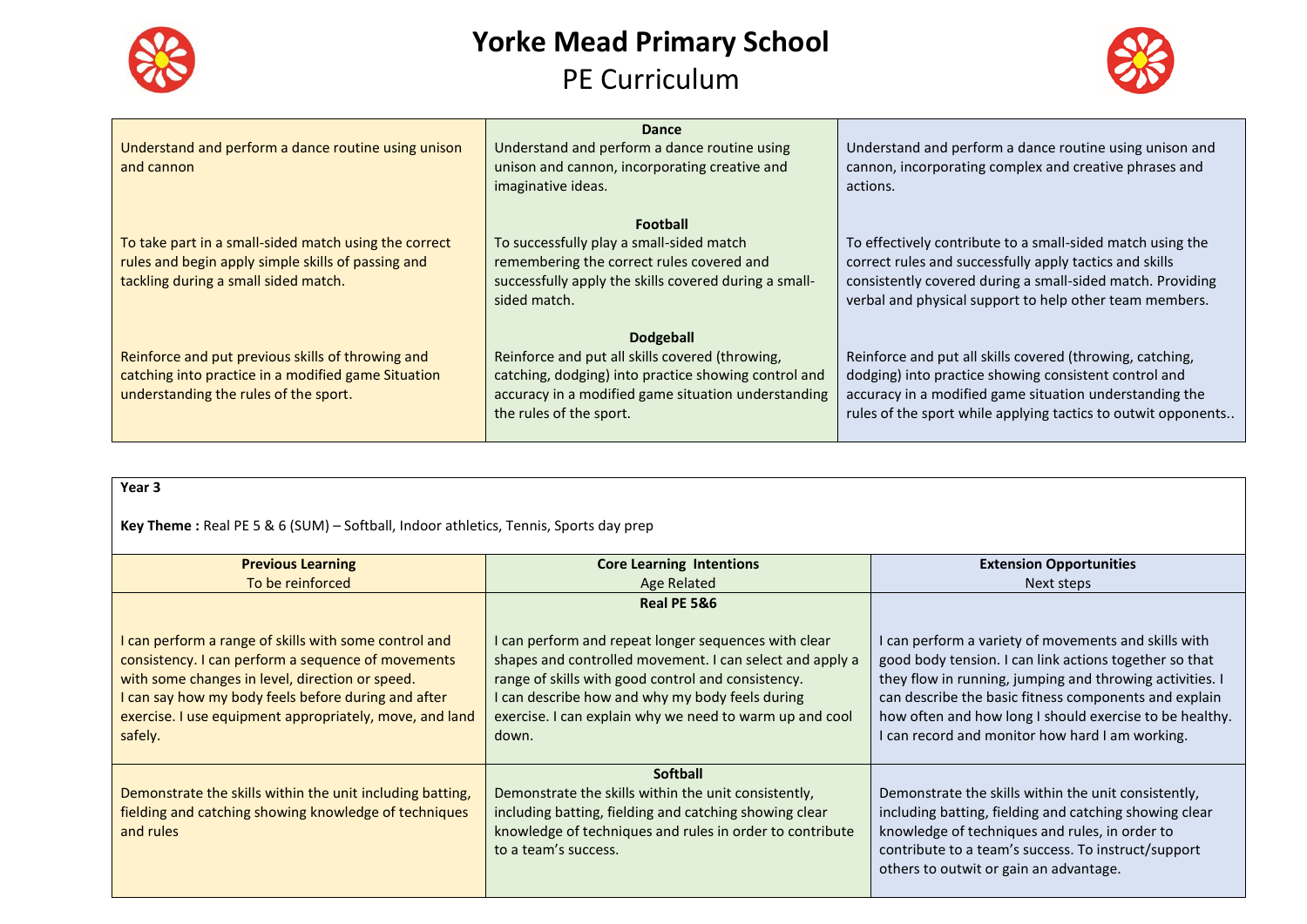



|                                                           | <b>Indoor Athletics</b>                                      |                                                           |
|-----------------------------------------------------------|--------------------------------------------------------------|-----------------------------------------------------------|
| Children get the opportunity to practice the track and    | Children get the opportunity to practice the track and       | Children get the opportunity to practice the track and    |
| field events that take place during the indoor athletics  | field events that take place during the indoor athletics     | field events that take place during the indoor athletics  |
| competition. Events are adapted to give children the      | competition, understanding what they need to do in           | competition, understanding and adjusting what they        |
| chance to practice and also utilise the same skills in a  | order to achieve the best score possible. Events are         | need to do to consistently get the best score possible.   |
| game format- participating in a mini-competition at the   | adapted to give children the chance to practice and also     | Events are adapted to give children the chance to utilise |
| end of the unit.                                          | utilise the same skills in a competitive game format. The    | and apply the same skills successfully in a competitive   |
|                                                           | unit culminates in a mini competition to build teamwork      | game format. The unit culminates in a mini competition    |
|                                                           | and apply the skills covered.                                | to build teamwork and apply the skills covered,           |
|                                                           |                                                              | choosing events that demonstrate their strengths.         |
|                                                           | <b>Tennis</b>                                                |                                                           |
| Be able to perform and understand basic hand eye          | Be able to perform and understand the shots within the       | Be able to perform and understand the shots within the    |
| coordination using shots within the unit in order to play | tennis unit with accuracy in order to play a simple game     | unit with accuracy and precision in order to play a       |
| a simple game, applying a scoring system.                 | using a scoring system.                                      | net/wall game using the correct tennis scoring system.    |
|                                                           |                                                              | They should be able to highlight their own strengths.     |
|                                                           | <b>Sports Day Athletics</b>                                  |                                                           |
| To reinforce and put previous skills into practice in a   | To apply the rules and regulations of all athletic events in | To work cooperatively as a team to organise and           |
| modified competitive situation (sports day)               | a competitive setting (Sports day)                           | compete in a wide variety of athletic events (Sports day) |

| ×<br>۰,<br>× |  |
|--------------|--|
|--------------|--|

**Key Theme :** Real PE 1 &2 (AUT) – Golf, Dance, Gymnastics, Netball

| <b>Previous Learning</b>                                                                                                                                                                      | <b>Core Learning Intentions</b>                                                                                                                                                                                  | <b>Extension Opportunities</b>                                                                                                                                                                                                                                                                                      |
|-----------------------------------------------------------------------------------------------------------------------------------------------------------------------------------------------|------------------------------------------------------------------------------------------------------------------------------------------------------------------------------------------------------------------|---------------------------------------------------------------------------------------------------------------------------------------------------------------------------------------------------------------------------------------------------------------------------------------------------------------------|
| To be reinforced                                                                                                                                                                              | Age Related                                                                                                                                                                                                      | Next steps                                                                                                                                                                                                                                                                                                          |
|                                                                                                                                                                                               | <b>Real PE 1 &amp; 2</b>                                                                                                                                                                                         |                                                                                                                                                                                                                                                                                                                     |
| I try several times if at first I don't succeed and ask for<br>help when appropriate.<br>I can help praise and encourage others in their learning                                             | I know where I am with my learning and I have begun to<br>challenge myself.<br>I show patience and support others, listening well to them<br>about our work. I am happy to show and tell them about<br>my ideas. | I cope well and react positively when things become<br>difficult. I can persevere with a task and I can improve<br>my performance through regular practice.<br>I cooperate well with others and give helpful feedback. I<br>help organise roles and responsibilities and can guide a<br>small group through a task. |
| To hold the club comfortably understanding how to get<br>the ball in the air when chipping and remaining on the<br>ground when putting and beginning to recognise how to<br>distribute power. | Golf<br>To hold the club with the correct grip and posture<br>showing evidence of getting the ball in the air when<br>chipping and remaining on the ground when putting with<br>appropriate power applied.       | To hold the club with the correct grip and posture<br>showing evidence of consistently getting the ball in the<br>air when chipping and remaining on the ground when<br>putting. Applying appropriate power and showing an<br>understanding of how to aim for a target.                                             |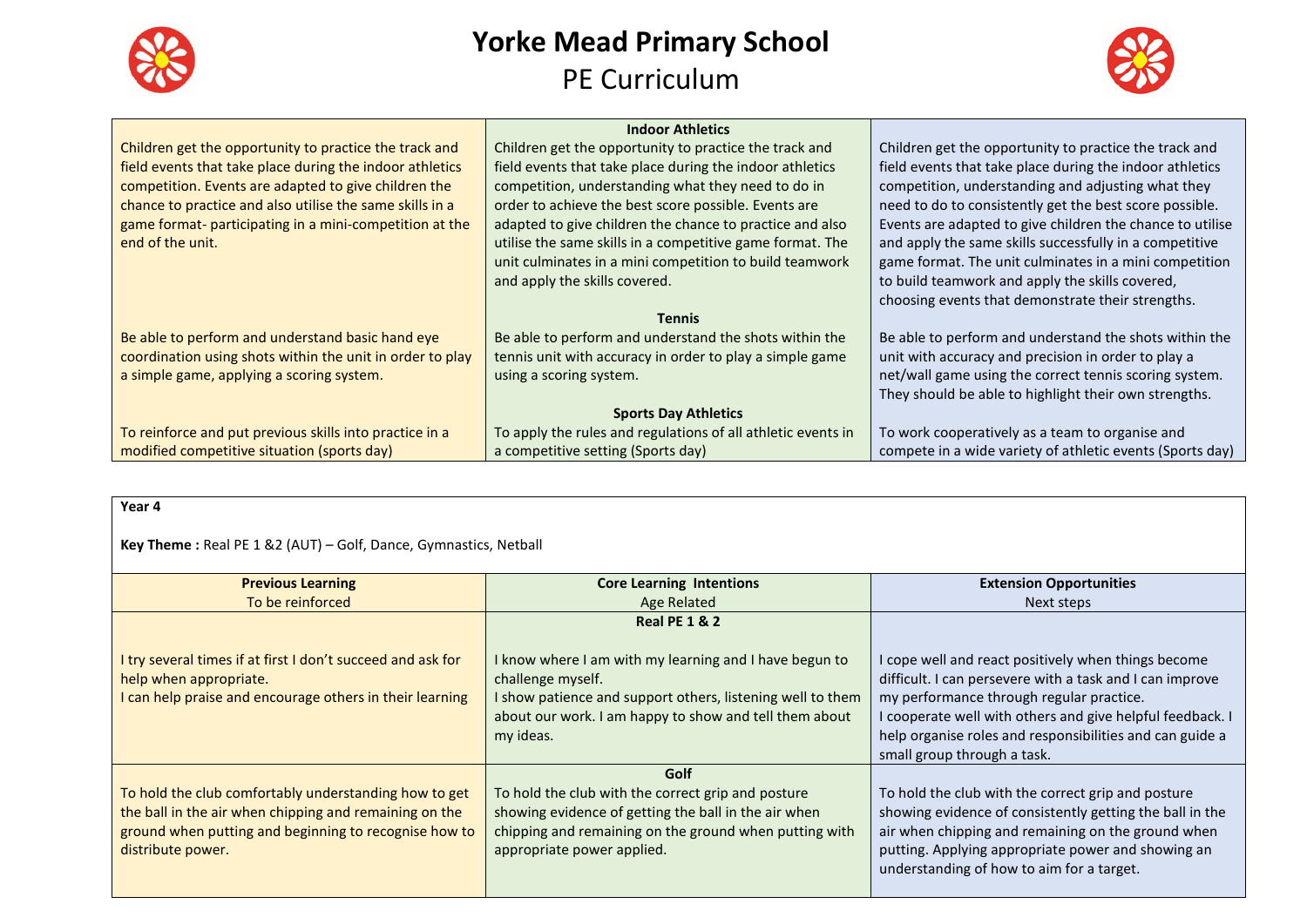



|                                                         | <b>Dance</b>                                              |                                                             |
|---------------------------------------------------------|-----------------------------------------------------------|-------------------------------------------------------------|
| Understand and perform a class dance routine using      | Understand and perform a class dance routine using        | Understand and perform a class dance routine using          |
| unison and cannon, using others to support learning.    | unison and cannon, incorporating creative and             | unison and cannon, incorporating complex and creative       |
|                                                         | imaginative ideas and making suggestions                  | phrases and actions - contributing ideas and modelling      |
|                                                         |                                                           | to support others                                           |
|                                                         | <b>Gymnastics</b>                                         |                                                             |
| Compose a group sequence demonstrating elements of      | Compose a group sequence demonstrating a variety of       | Compose a group sequence demonstrating a variety of         |
| jumping, traveling and balance using the apparatus.     | moves at different heights, speeds and pathways showing   | moves at different heights, speeds and pathways             |
|                                                         | control. Include all elements within the unit (jumping,   | showing control, body tensions and fluency. Include all     |
|                                                         | traveling and balance) using the apparatus.               | elements within the unit (jumping, traveling and            |
|                                                         |                                                           | balance) using the apparatus.                               |
|                                                         | <b>Netball</b>                                            |                                                             |
| Understand the aim of invasion games, and apply basic   | Understand the aim of invasion games, and apply basic     | Understand the aim of invasion games, and apply             |
| skills of marking, passing and intercepting and attempt | skills consistently within small sided games highlighting | specific netball skills and rules consistently within small |
| to apply them within small-sided games.                 | own strengths.                                            | sided games, highlighting own and others strengths.         |
|                                                         |                                                           |                                                             |

| Year 4                                                                       |                                                              |                                                           |
|------------------------------------------------------------------------------|--------------------------------------------------------------|-----------------------------------------------------------|
|                                                                              |                                                              |                                                           |
| Key Theme: Real PE 3 & 4 (SPR) - Indoor athletics, Dance, Football, Rounders |                                                              |                                                           |
| <b>Previous Learning</b>                                                     | <b>Core Learning Intentions</b>                              | <b>Extension Opportunities</b>                            |
| To be reinforced                                                             | Age Related                                                  | Next steps                                                |
|                                                                              | Real PE 3&4                                                  | I can understanding ways (criteria) to judge              |
| I can begin to order instructions, movements and skills.                     | I can understand simple tactics of attacking and             | performance and I can identify specific parts to continue |
| With help I can recognise similarities and differences in                    | defending. I can explain what I am doing well and I have     | to work upon. I can use my awareness of space and         |
| performance and I can explain why someone is working                         | begun to identify areas for improvement.                     | others to make good decisions.                            |
| or performing well.                                                          | I can make up my own rules and versions of activities. I     | I can link actions and develop sequences of movements     |
| I can begin to compare my movements and skills with                          | can respond differently to a variety of tasks or music and I | that express my own ideas. I can change tactics, rules or |
| those of others. I can select and link movements                             | can recognise similarities and differences in movements      | tasks to make activities more fun or challenging.         |
| together to fit a theme.                                                     | and expression                                               |                                                           |
|                                                                              | <b>Indoor Athletics</b>                                      | Children get the opportunity to practice the track and    |
| Children get the opportunity to practice the track and                       | Children get the opportunity to practice the track and       | field events that take place during the indoor athletics  |
| field events that take place during the indoor athletics                     | field events that take place during the indoor athletics     | competition, understanding and adjusting what they        |
| competition. Events are adapted to give children the                         | competition, understanding what they need to do in           | need to do to consistently get the best score possible.   |
| chance to practice and also utilise the same skills in a                     | order to achieve the best score possible. Events are         | Events are adapted to give children the chance to utilise |
| game format- participating in a mini-competition at the                      | adapted to give children the chance to practice and also     | and apply the same skills successfully in a competitive   |
| end of the unit.                                                             | utilise the same skills in a competitive game format. The    | game format. The unit culminates in a mini competition    |
|                                                                              | unit culminates in a mini competition to build teamwork      | to build teamwork and apply the skills covered,           |
|                                                                              | and apply the skills covered.                                | choosing events that demonstrate their strengths.         |
|                                                                              |                                                              |                                                           |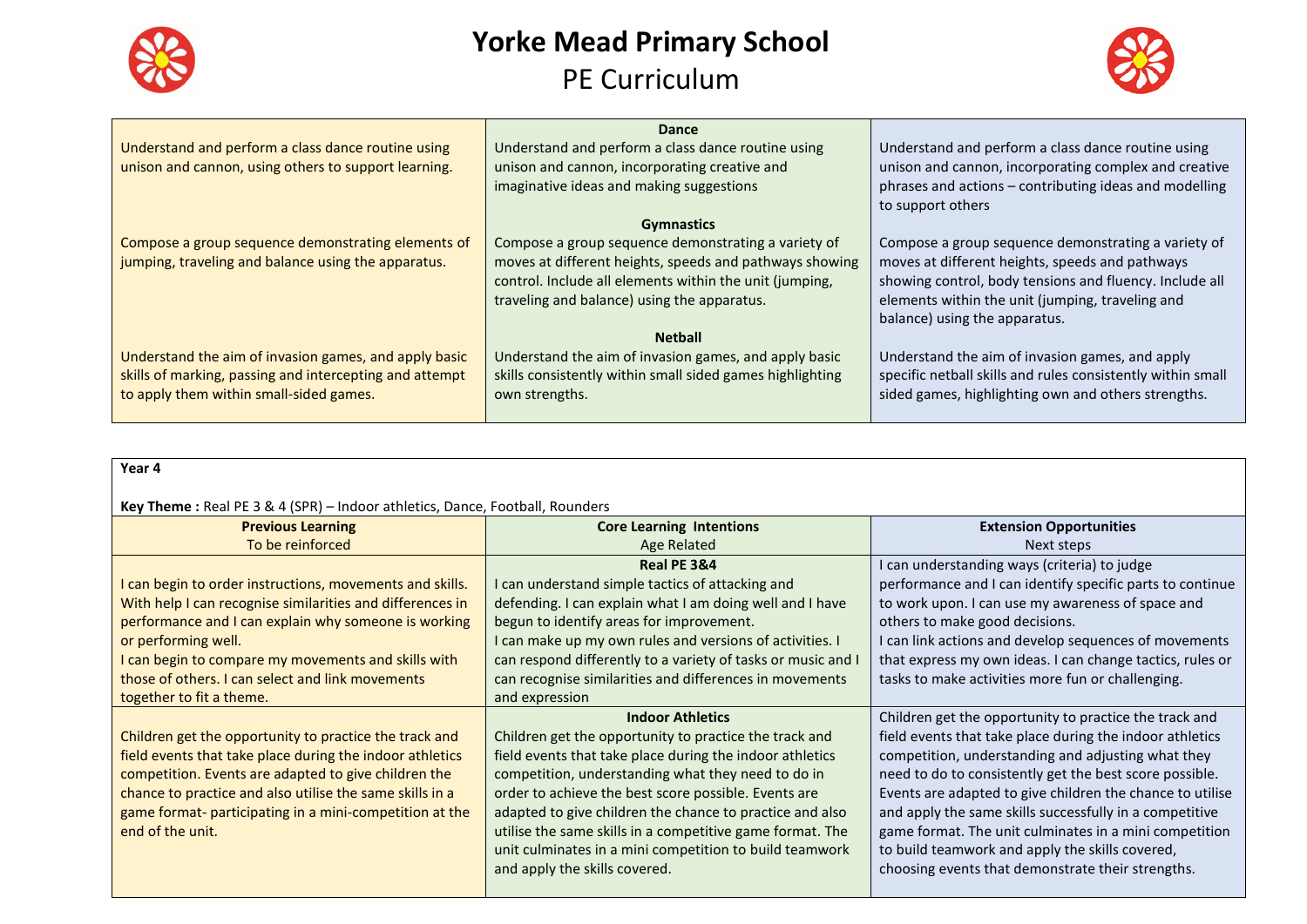



|                                                           | <b>Dance</b>                                               |                                                             |
|-----------------------------------------------------------|------------------------------------------------------------|-------------------------------------------------------------|
| Understand and perform a class dance with increased       | Understand and perform a class dance routine with          | Understand and perform a class dance routine with           |
| complexity routine using unison and cannon, using         | increased complexity using unison and cannon,              | increased complexity using unison and cannon,               |
| others to support learning.                               | incorporating creative and imaginative ideas and making    | incorporating complex and creative phrases and actions      |
|                                                           | suggestions.                                               | - contributing ideas and modelling to support others        |
|                                                           |                                                            |                                                             |
|                                                           | <b>Football</b>                                            |                                                             |
| To complete in a small sided match using the correct      | To successfully play a small-sided match using the correct | To effectively contribute to a small-sided match using      |
| rules and begin apply all aspects covered including       | rules and successfully apply simple tactics and skills     | the correct rules and successfully apply tactics and skills |
| passing, dribbling, tackling and shooting                 | including passing, dribbling, tackling and shooting with   | including passing, dribbling, tackling and shooting         |
|                                                           | control during a small-sided match.                        | consistently, providing others with support and             |
|                                                           |                                                            | guidance.                                                   |
|                                                           | <b>Rounders</b>                                            |                                                             |
| To understand why there are different fielding positions  | Understand how their stance can help ensure they hit the   | Understand how their stance can help ensure they hit        |
| to stop the ball, correctly grip the bat and have a basic | ball, use the taught techniques when fielding and have a   | the ball consistently, use the taught techniques when       |
| understanding of the match rules.                         | good understanding of the rules in order to compete in     | fielding and have a good understanding of the rules in      |
|                                                           | games.                                                     | order to compete in games and apply tactics to outwit       |
|                                                           |                                                            | opponents.                                                  |

| . .<br>×<br>v<br>× |  |
|--------------------|--|
|--------------------|--|

#### **Key Theme :** Real PE 5 & 6 (SUM) – Swimming, Tennis, Sports day prep

| $\mathbf{r}$ , $\mathbf{r}$ and $\mathbf{r}$ , $\mathbf{r}$ and $\mathbf{r}$ and $\mathbf{r}$ are proportional proportional proportional proportional proportional proportional proportional proportional proportional proportional proportional propor |                                                             |                                                           |
|---------------------------------------------------------------------------------------------------------------------------------------------------------------------------------------------------------------------------------------------------------|-------------------------------------------------------------|-----------------------------------------------------------|
| <b>Previous Learning</b>                                                                                                                                                                                                                                | <b>Core Learning Intentions</b>                             | <b>Extension Opportunities</b>                            |
| To be reinforced                                                                                                                                                                                                                                        | Age Related                                                 | Next steps                                                |
|                                                                                                                                                                                                                                                         | Real PE 5&6                                                 |                                                           |
| I can perform a range of skills with some control and                                                                                                                                                                                                   | I can perform and repeat longer sequences with clear        | I can perform a variety pf movements and skills with      |
| consistency. I can perform a sequence of movements                                                                                                                                                                                                      | shapes and controlled movement. I can select and apply a    | good body tension. I can link actions together so that    |
| with some changes in level, direction or speed.                                                                                                                                                                                                         | range of skills with good control and consistency.          | they flow in running, jumping and throwing activities.    |
| I can say how my body feels before during and after                                                                                                                                                                                                     | I can describe how and why my body feels during             | I can describe the basic fitness components and explain   |
| exercise. I use equipment appropriately and move and                                                                                                                                                                                                    | exercise. I can explain why we need to warm up and cool     | how often and how long I should exercise to be healthy.   |
| land safely.                                                                                                                                                                                                                                            | down.                                                       | I can record and monitor how hard I am working.           |
|                                                                                                                                                                                                                                                         | <b>Swimming</b>                                             |                                                           |
| Swim competently and proficiently over a distance of 1                                                                                                                                                                                                  | Swim competently, confidently and proficiently over a       | Swim competently, confidently and proficiently over a     |
| width. Use a range of strokes (for example, front crawl,                                                                                                                                                                                                | distance of at least 25 metres. Use a range of strokes      | distance of at least 200 metres. Use a range of strokes   |
| backstroke and breaststroke). Perform safe self-rescue                                                                                                                                                                                                  | effectively (for example, front crawl, backstroke and       | effectively and consistently (for example, front crawl,   |
| in different water-based situations.                                                                                                                                                                                                                    | breaststroke). Perform safe self-rescue in different water- | backstroke and breaststroke) considering their            |
|                                                                                                                                                                                                                                                         | based situations.                                           | breathing patterns. Perform safe self-rescue in different |
|                                                                                                                                                                                                                                                         |                                                             | water-based situations.                                   |
|                                                                                                                                                                                                                                                         |                                                             |                                                           |
|                                                                                                                                                                                                                                                         |                                                             |                                                           |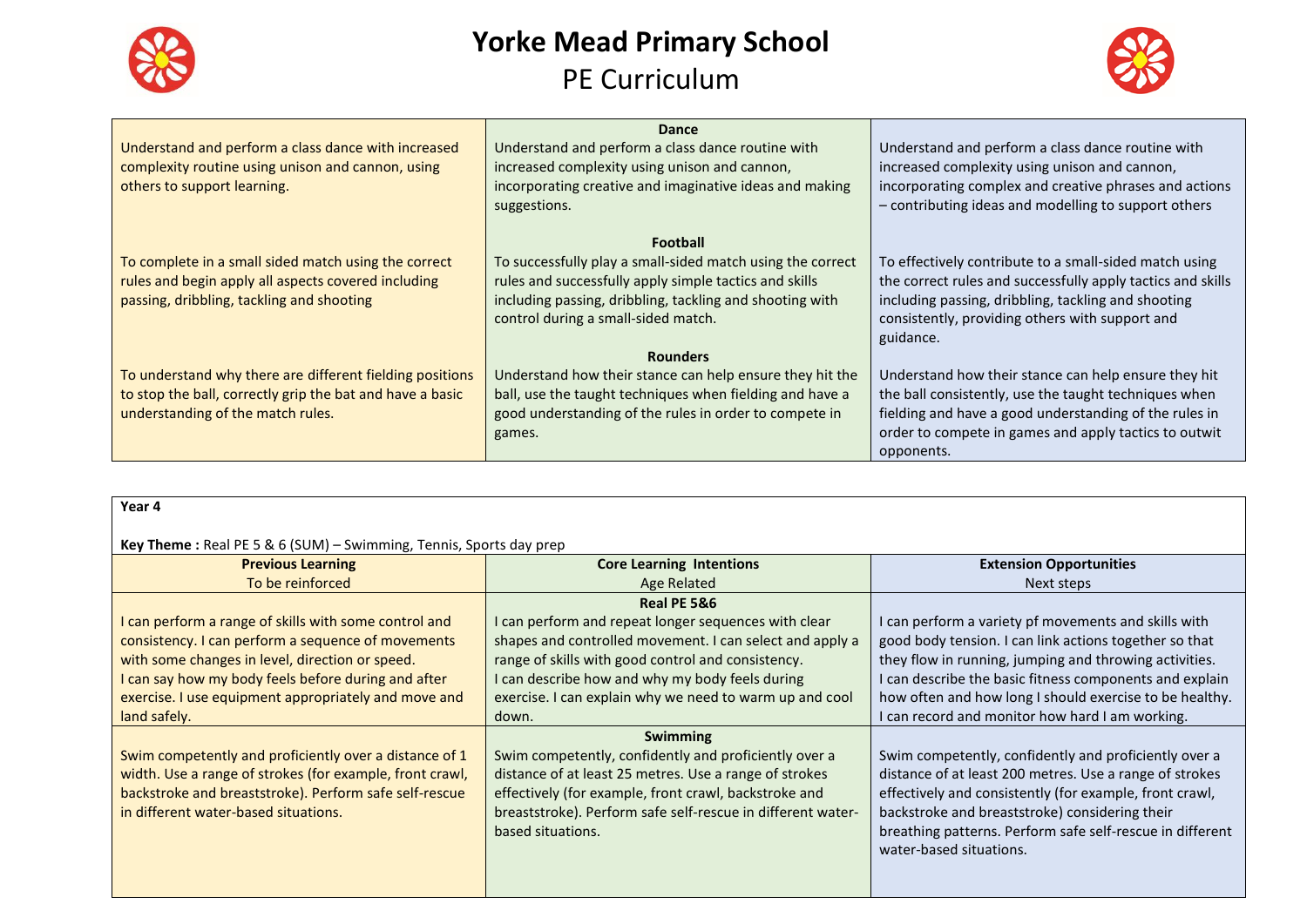



|                                                           | Tennis                                                       |                                                           |
|-----------------------------------------------------------|--------------------------------------------------------------|-----------------------------------------------------------|
| Be able to perform and understand basic hand eye          | Be able to perform and understand the shots within the       | Be able to perform and understand the shots within the    |
| coordination using shots within the unit in order to play | tennis unit with accuracy in order to play a simple game     | unit with accuracy and precision in order to play a       |
| a simple game, applying a scoring system.                 | using a scoring system.                                      | net/wall game using the correct tennis scoring system.    |
|                                                           |                                                              | They should be able to highlight their own strengths.     |
|                                                           | <b>Sports Day Athletics</b>                                  |                                                           |
| To reinforce and put previous skills into practice in a   | To apply the rules and regulations of all athletic events in | To work cooperatively as a team to organise and           |
| modified competitive situation (sports day)               | a competitive setting (sports day)                           | compete in a wide variety of athletic events (sports day) |
|                                                           |                                                              |                                                           |

| Year 5                                                                                                                                                                                                                                                                                                                                                        |                                                                                                                                                                                                                                                                                                                                                                                       |                                                                                                                                                                                                                                                                                  |
|---------------------------------------------------------------------------------------------------------------------------------------------------------------------------------------------------------------------------------------------------------------------------------------------------------------------------------------------------------------|---------------------------------------------------------------------------------------------------------------------------------------------------------------------------------------------------------------------------------------------------------------------------------------------------------------------------------------------------------------------------------------|----------------------------------------------------------------------------------------------------------------------------------------------------------------------------------------------------------------------------------------------------------------------------------|
|                                                                                                                                                                                                                                                                                                                                                               |                                                                                                                                                                                                                                                                                                                                                                                       |                                                                                                                                                                                                                                                                                  |
| Key Theme: Real PE 1 & 2 (AUT) - Netball, Gymnastics, Football, Volleyball                                                                                                                                                                                                                                                                                    |                                                                                                                                                                                                                                                                                                                                                                                       |                                                                                                                                                                                                                                                                                  |
| <b>Previous Learning</b>                                                                                                                                                                                                                                                                                                                                      | <b>Core Learning Intentions</b>                                                                                                                                                                                                                                                                                                                                                       | <b>Extension Opportunities</b>                                                                                                                                                                                                                                                   |
| To be reinforced                                                                                                                                                                                                                                                                                                                                              | <b>Age Related</b>                                                                                                                                                                                                                                                                                                                                                                    | Next steps                                                                                                                                                                                                                                                                       |
|                                                                                                                                                                                                                                                                                                                                                               | <b>Real PE 1&amp;2</b>                                                                                                                                                                                                                                                                                                                                                                |                                                                                                                                                                                                                                                                                  |
| I can understand ways to judge performance and I can<br>identify specific parts to continue to work upon. I can<br>use my awareness of space and others to make good<br>decisions.<br>I can link actions and develop sequences of movements<br>that express my own ideas. I can change tactics, rules or<br>tasks to make activities more fun or challenging. | I have a clear idea of how to develop my own and others'<br>work. I can recognise and suggest patterns of play, which<br>will increase chances of success, and I can develop<br>methods to outwit opponents.<br>I can respond imaginatively to different situations,<br>adopting and adjusting my skills, movements or tactics so<br>they are different from or in contrast to others | I can review, analyse and evaluate my own and others'<br>strengths and weaknesses and I can read and react to<br>different game situations as they develop.<br>I can effectively disguise what I am about to do next. I<br>can use variety and creativity to engage an audience. |
|                                                                                                                                                                                                                                                                                                                                                               | <b>Netball</b>                                                                                                                                                                                                                                                                                                                                                                        |                                                                                                                                                                                                                                                                                  |
| Understand the aim of invasion games, and apply basic<br>skills consistently within small sided games highlighting<br>own strengths.                                                                                                                                                                                                                          | Understand the aim of invasion games, and apply specific<br>netball skills, rules and tactics within small sided games<br>highlighting own and others strengths and weaknesses.                                                                                                                                                                                                       | Understand the aim of invasion games, and apply<br>specific netball skills, rules and tactics within small sided<br>games highlighting own and others strengths and<br>weaknesses. Providing verbal and physical support to                                                      |
|                                                                                                                                                                                                                                                                                                                                                               |                                                                                                                                                                                                                                                                                                                                                                                       | help others.                                                                                                                                                                                                                                                                     |
| Compose a group sequence demonstrating elements<br>within the unit using the apparatus ensuring all<br>members contribute.                                                                                                                                                                                                                                    | <b>Gymnastics</b><br>Compose a group sequence demonstrating a variety of<br>moves at different heights, speeds and pathways showing<br>control. Include all elements within the unit using the<br>apparatus.                                                                                                                                                                          | Compose a group sequence demonstrating a variety of<br>moves at different heights, speeds and pathways<br>showing control, body tensions and fluency. Include all<br>elements within the unit covered.                                                                           |
|                                                                                                                                                                                                                                                                                                                                                               | <b>Football</b>                                                                                                                                                                                                                                                                                                                                                                       |                                                                                                                                                                                                                                                                                  |
|                                                                                                                                                                                                                                                                                                                                                               | Be able to perform dribbling, turning and passing                                                                                                                                                                                                                                                                                                                                     | Be able to perform dribbling, turning and passing                                                                                                                                                                                                                                |
|                                                                                                                                                                                                                                                                                                                                                               | techniques with control during small-sided games                                                                                                                                                                                                                                                                                                                                      | techniques with control, accuracy and consistency                                                                                                                                                                                                                                |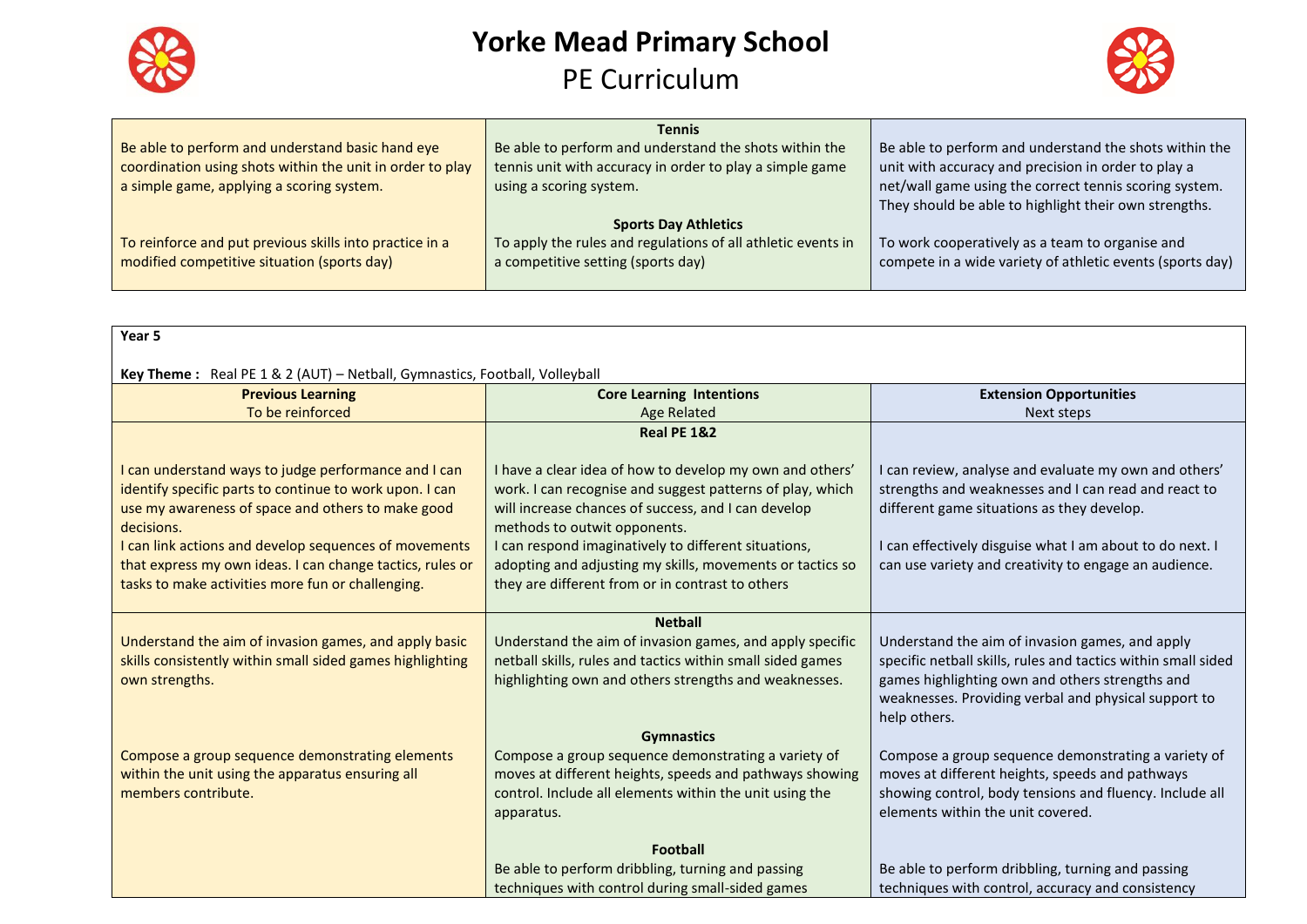



| Be able to perform dribbling, turning and passing<br>techniques during small-sided game showing a good<br>understanding of the rules. | understanding their own strengths and weaknesses so<br>that they can contribute effectively.                                    | during small-sided games. Giving clear verbal<br>instructions to others and looking to give other children<br>opportunities to be involved.                                               |
|---------------------------------------------------------------------------------------------------------------------------------------|---------------------------------------------------------------------------------------------------------------------------------|-------------------------------------------------------------------------------------------------------------------------------------------------------------------------------------------|
|                                                                                                                                       | Volleyball                                                                                                                      |                                                                                                                                                                                           |
| Participate in the game using required shots, a scoring<br>system and basic rules.                                                    | Participate effectively in the game using required shots, a<br>scoring system, basic rules and rotation system of<br>positions. | Participate effectively in the game using required shots<br>consistently, a scoring system, rules and rotation system<br>of positions. Able to communicate with teammates<br>effectively. |

| Year 5                                                                                                                                                              |                                                                                                                                                                |                                                                                                                                                |
|---------------------------------------------------------------------------------------------------------------------------------------------------------------------|----------------------------------------------------------------------------------------------------------------------------------------------------------------|------------------------------------------------------------------------------------------------------------------------------------------------|
| Key Theme: Real PE 3 & 4 (SPR) - Basketball, Dance, Tag rugby, Rounders                                                                                             |                                                                                                                                                                |                                                                                                                                                |
| <b>Previous Learning</b>                                                                                                                                            | <b>Core Learning Intentions</b>                                                                                                                                | <b>Extension Opportunities</b>                                                                                                                 |
| To be reinforced                                                                                                                                                    | Age Related                                                                                                                                                    | Next steps                                                                                                                                     |
|                                                                                                                                                                     | Real PE 3&4                                                                                                                                                    |                                                                                                                                                |
| I cooperate well with others and give helpful feedback. I<br>help organise roles and responsibilities and I can guide a<br>small group through a task.              | I can give and receive sensitive feedback to improve<br>myself and others. I can negotiate and collaborate<br>appropriately.                                   | I can involve others and motivate those around me to<br>perform better.<br>I can effectively transfer skills and movements across a            |
| I can perform a variety of movements and skills with<br>good body tension. I can link actions together so they<br>flow in running, jumping and throwing activities. | I can use combinations of skills confidently in sport<br>specific contexts. I can perform a range of skills fluently<br>and accurately in practise situations. | range of activities and sports. I can perform a variety of<br>skills consistently and effectively in challenging or<br>competitive situations. |
|                                                                                                                                                                     | <b>Basketball</b>                                                                                                                                              |                                                                                                                                                |
| Reinforce and put previous skills into practice in a                                                                                                                | Reinforce and put previous skills into practice in a                                                                                                           | Demonstrate skills from unit in a modified game                                                                                                |
| modified game situation, showing knowledge of basic<br>techniques and some rules.                                                                                   | modified game situation, showing knowledge of various<br>techniques most rules and how to improve performance.                                                 | situation, showing precision and control of various<br>techniques, knowledge of most rules and detail how to                                   |
|                                                                                                                                                                     |                                                                                                                                                                | improve their own and others performance.                                                                                                      |
|                                                                                                                                                                     | Dance                                                                                                                                                          |                                                                                                                                                |
| Understand and perform a dance routine using unison                                                                                                                 | Understand and perform a dance routine using unison                                                                                                            | Understand and perform a dance routine using unison                                                                                            |
| and cannon                                                                                                                                                          | and cannon, incorporating creative and imaginative ideas.                                                                                                      | and cannon, incorporating complex and creative<br>phrases and actions.                                                                         |
|                                                                                                                                                                     | Tag rugby                                                                                                                                                      |                                                                                                                                                |
| Demonstrate elements from the unit including running,                                                                                                               | Demonstrate elements from the unit including running,                                                                                                          | Demonstrate elements from the unit including running,                                                                                          |
| tagging, passing, attacking and defending.                                                                                                                          | tagging, passing, attacking and defending, with accuracy                                                                                                       | tagging, passing, attacking and defending, with accuracy                                                                                       |
|                                                                                                                                                                     | and consistency.                                                                                                                                               | and consistency. Tactics are applied and communicated<br>during games.                                                                         |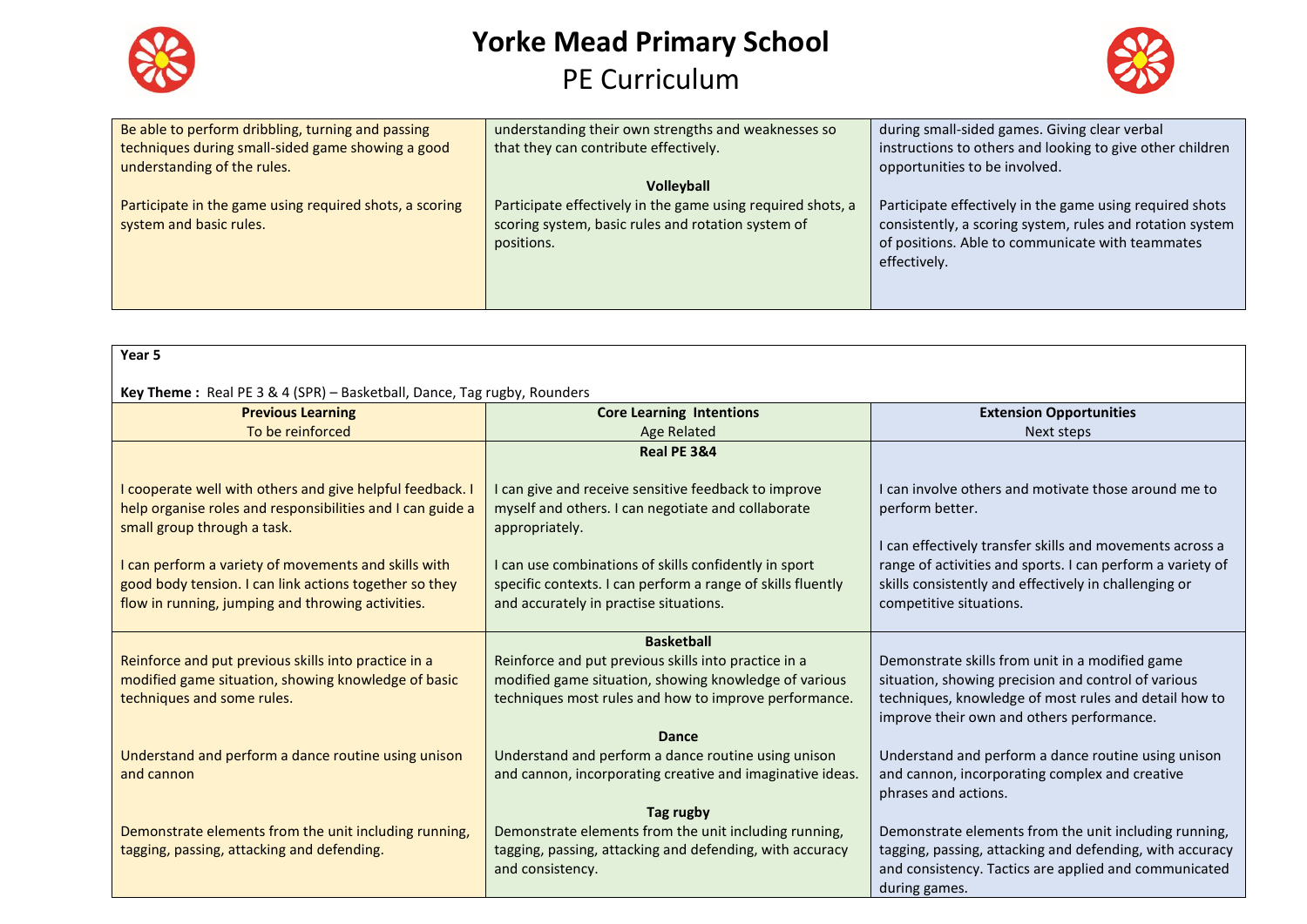



|                                                           | <b>Rounders</b>                                          |                                                        |
|-----------------------------------------------------------|----------------------------------------------------------|--------------------------------------------------------|
|                                                           | Understand how their stance can help ensure they hit the | Understand how their stance can help ensure they hit   |
| To understand why there are different fielding positions  | ball, use the taught techniques when fielding and have a | the ball consistently, use the taught techniques when  |
| to stop the ball, correctly grip the bat and have a basic | good understanding of the rules in order to compete in   | fielding and have a good understanding of the rules in |
| understanding of the match rules.                         | games.                                                   | order to compete in games and apply tactics to outwit  |
|                                                           |                                                          | opponents.                                             |

| Year 5                                                                                                                                                                                                                                                                                                                               |                                                                                                                                                                                                                                                                                                       |                                                                                                                                                                                                                                                                                                                                                                   |
|--------------------------------------------------------------------------------------------------------------------------------------------------------------------------------------------------------------------------------------------------------------------------------------------------------------------------------------|-------------------------------------------------------------------------------------------------------------------------------------------------------------------------------------------------------------------------------------------------------------------------------------------------------|-------------------------------------------------------------------------------------------------------------------------------------------------------------------------------------------------------------------------------------------------------------------------------------------------------------------------------------------------------------------|
| Key Theme: Real PE 5 & 6 (SUM) - Swimming, Handball, Sports day Prep                                                                                                                                                                                                                                                                 |                                                                                                                                                                                                                                                                                                       |                                                                                                                                                                                                                                                                                                                                                                   |
| <b>Previous Learning</b>                                                                                                                                                                                                                                                                                                             | <b>Core Learning Intentions</b>                                                                                                                                                                                                                                                                       | <b>Extension Opportunities</b>                                                                                                                                                                                                                                                                                                                                    |
| To be reinforced                                                                                                                                                                                                                                                                                                                     | <b>Age Related</b>                                                                                                                                                                                                                                                                                    | Next steps                                                                                                                                                                                                                                                                                                                                                        |
|                                                                                                                                                                                                                                                                                                                                      | Real PE 5&6                                                                                                                                                                                                                                                                                           |                                                                                                                                                                                                                                                                                                                                                                   |
| I can describe the basic fitness components and explain<br>how often and how long I should exercise to be healthy.<br>I can record and monitor how hard I am working.<br>I cope well and react positively when things become<br>difficult. I can persevere with a task and I can improve<br>my performance through regular practice. | I can self-select and perform appropriate warm up and<br>cool down activities. I can identify possible dangers when<br>planning an activity.<br>I see all new challenges as opportunities to learn and<br>develop. I recognise my strengths and weaknesses and<br>can set myself appropriate targets. | I can explain how individuals need different types and<br>levels of fitness to be more effective in their<br>activity/role/event. I can plan and follow my own basic<br>programme.<br>I can create my own learning plan and revise that plan<br>when necessary. I can accept critical feedback and make<br>changes.                                               |
| Swim competently and proficiently over a distance of 1<br>width. Use a range of strokes (for example, front crawl,<br>backstroke and breaststroke). Perform safe self-rescue<br>in different water-based situations.                                                                                                                 | Swimming<br>Swim competently, confidently and proficiently over a<br>distance of at least 25 metres. Use a range of strokes<br>effectively (for example, front crawl, backstroke and<br>breaststroke). Perform safe self-rescue in different water-<br>based situations.                              | Swim competently, confidently and proficiently over a<br>distance of at least 200 metres. Use a range of strokes<br>effectively and consistently (for example, front crawl,<br>backstroke and breaststroke) considering their<br>breathing patterns. Perform safe self-rescue in different<br>water-based situations.                                             |
| Understand how to increase the chances of scoring by<br>moving to create space when attacking. Reinforce and<br>put previous skills into practice in a modified game<br>situation.                                                                                                                                                   | <b>Handball</b><br>Understand how to increase the chances of scoring by<br>moving away from defenders by changing defenders to<br>create space when attacking. Reinforce and put previous<br>skills into practice showing control and accuracy in a<br>modified game situation.                       | Understand how to increase the chances of scoring by<br>positioning players to create space when attacking.<br>Using quick passes with disguise to increase shooting<br>opportunities. Reinforce and put previous skills into<br>practice showing consistent control and accuracy in a<br>modified game situation, while applying tactics to<br>outwit opponents. |
|                                                                                                                                                                                                                                                                                                                                      | <b>Sports day Athletics</b>                                                                                                                                                                                                                                                                           | To work cooperatively as a team to organise and                                                                                                                                                                                                                                                                                                                   |
| To reinforce and put previous skills into practice in a                                                                                                                                                                                                                                                                              | To apply the rules and regulations of all athletic events in                                                                                                                                                                                                                                          | compete in a wide variety of athletic events (sports                                                                                                                                                                                                                                                                                                              |
| modified competitive situation (sports day)                                                                                                                                                                                                                                                                                          | a competitive setting (sports day)                                                                                                                                                                                                                                                                    | day).                                                                                                                                                                                                                                                                                                                                                             |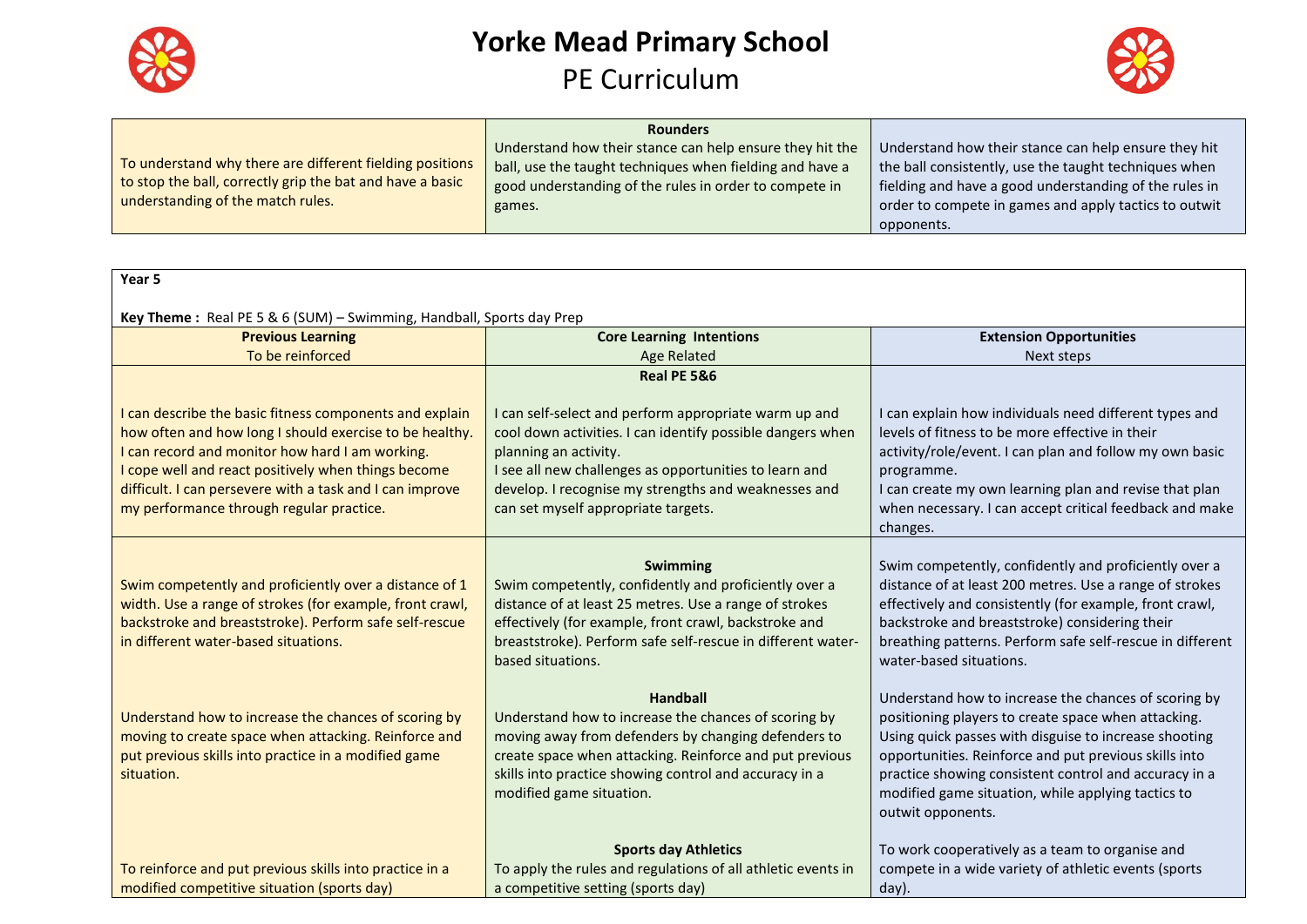



| Year <sub>6</sub>                                                                                                                                                                                                 |                                                                                                                                                                                                                                                                                                   |                                                                                                                                                                                                                                                                                                                                                               |
|-------------------------------------------------------------------------------------------------------------------------------------------------------------------------------------------------------------------|---------------------------------------------------------------------------------------------------------------------------------------------------------------------------------------------------------------------------------------------------------------------------------------------------|---------------------------------------------------------------------------------------------------------------------------------------------------------------------------------------------------------------------------------------------------------------------------------------------------------------------------------------------------------------|
| Key Theme: Real PE 1 & 2 (AUT) Gymnastics, Basketball, Volleyball, Football                                                                                                                                       |                                                                                                                                                                                                                                                                                                   |                                                                                                                                                                                                                                                                                                                                                               |
| <b>Previous Learning</b>                                                                                                                                                                                          | <b>Core Learning Intentions</b>                                                                                                                                                                                                                                                                   | <b>Extension Opportunities</b>                                                                                                                                                                                                                                                                                                                                |
| To be reinforced                                                                                                                                                                                                  | <b>Age Related</b>                                                                                                                                                                                                                                                                                | Next steps                                                                                                                                                                                                                                                                                                                                                    |
|                                                                                                                                                                                                                   | <b>Real PE 1 &amp; 2</b>                                                                                                                                                                                                                                                                          |                                                                                                                                                                                                                                                                                                                                                               |
| I can understand ways to judge performance and I can<br>identify specific parts to continue to work upon. I can<br>use my awareness of space and others to make good<br>decisions.                                | I have a clear idea of how to develop my own and others'<br>work. I can recognise and suggest patterns of play, which<br>will increase chances of success, and I can develop<br>methods to outwit opponents.                                                                                      | I can review, analyse and evaluate my own and others'<br>strengths and weaknesses and I can read and react to<br>different game situations as they develop.<br>I can effectively disguise what I am about to do next. I                                                                                                                                       |
| I can link actions and develop sequences of movements<br>that express my own ideas. I can change tactics, rules or<br>tasks to make activities more fun or challenging.                                           | I can respond imaginatively to different situations,<br>adopting and adjusting my skills, movements or tactics so<br>they are different from or in contrast to others                                                                                                                             | can use variety and creativity to engage an audience.                                                                                                                                                                                                                                                                                                         |
|                                                                                                                                                                                                                   | <b>Gymnastics</b>                                                                                                                                                                                                                                                                                 |                                                                                                                                                                                                                                                                                                                                                               |
| Compose a group sequence demonstrating elements<br>within the unit using the apparatus.                                                                                                                           | Compose a group sequence demonstrating a variety of<br>moves at different heights, speeds and pathways showing<br>control. Include all elements within the unit using the<br>apparatus.                                                                                                           | Compose a group sequence demonstrating a variety of<br>moves at different heights, speeds and pathways<br>showing control, body tensions<br>and fluency. Include all elements within                                                                                                                                                                          |
|                                                                                                                                                                                                                   | <b>Basketball</b>                                                                                                                                                                                                                                                                                 |                                                                                                                                                                                                                                                                                                                                                               |
| Understand how to outwit an opponent to create a<br>better scoring opportunity, and how to reduce shooting<br>opportunities when defending in isolation. Showing<br>knowledge of basic techniques and some rules. | Understand and demonstrate how to outwit an opponent<br>to create a better scoring or passing opportunity when<br>attacking, and how to reduce shooting opportunities<br>when defending under pressure. Showing knowledge of<br>various techniques, most rules and how to improve<br>performance. | Understand and demonstrate how to outwit an<br>opponent to create a better scoring or passing<br>opportunity when attacking, and how to reduce<br>shooting opportunities when defending in game<br>situations. Showing precision and control of various<br>techniques, knowledge of most rules and detail how to<br>improve their own and others performance. |
| Be able to perform dribbling, turning and passing<br>techniques with control during small-sided games<br>understanding their own strengths and weaknesses so<br>that they can contribute effectively.             | <b>Football</b><br>Be able to perform dribbling, turning, passing and<br>shooting techniques with control during small-sided<br>games understanding their own strengths within the<br>sport.                                                                                                      | Be able to perform dribbling, turning, shooting and<br>passing techniques with control, accuracy and<br>consistency during small-sided games. Giving clear<br>verbal instructions to others and looking to give other<br>children opportunities to be involved.                                                                                               |
| Participate effectively in the game using required shots,<br>a scoring system, basic rules and rotation system of<br>positions.                                                                                   | Volleyball<br>Participate effectively in the game using required shots<br>consistently, a scoring system, rules and rotation system<br>of positions. Able to communicate with teammates<br>effectively.                                                                                           | Participate effectively as a team in the game using<br>required shots consistently, a scoring system, rules and<br>rotation system of positions. Able to communicate with<br>teammates effectively and constructively.                                                                                                                                        |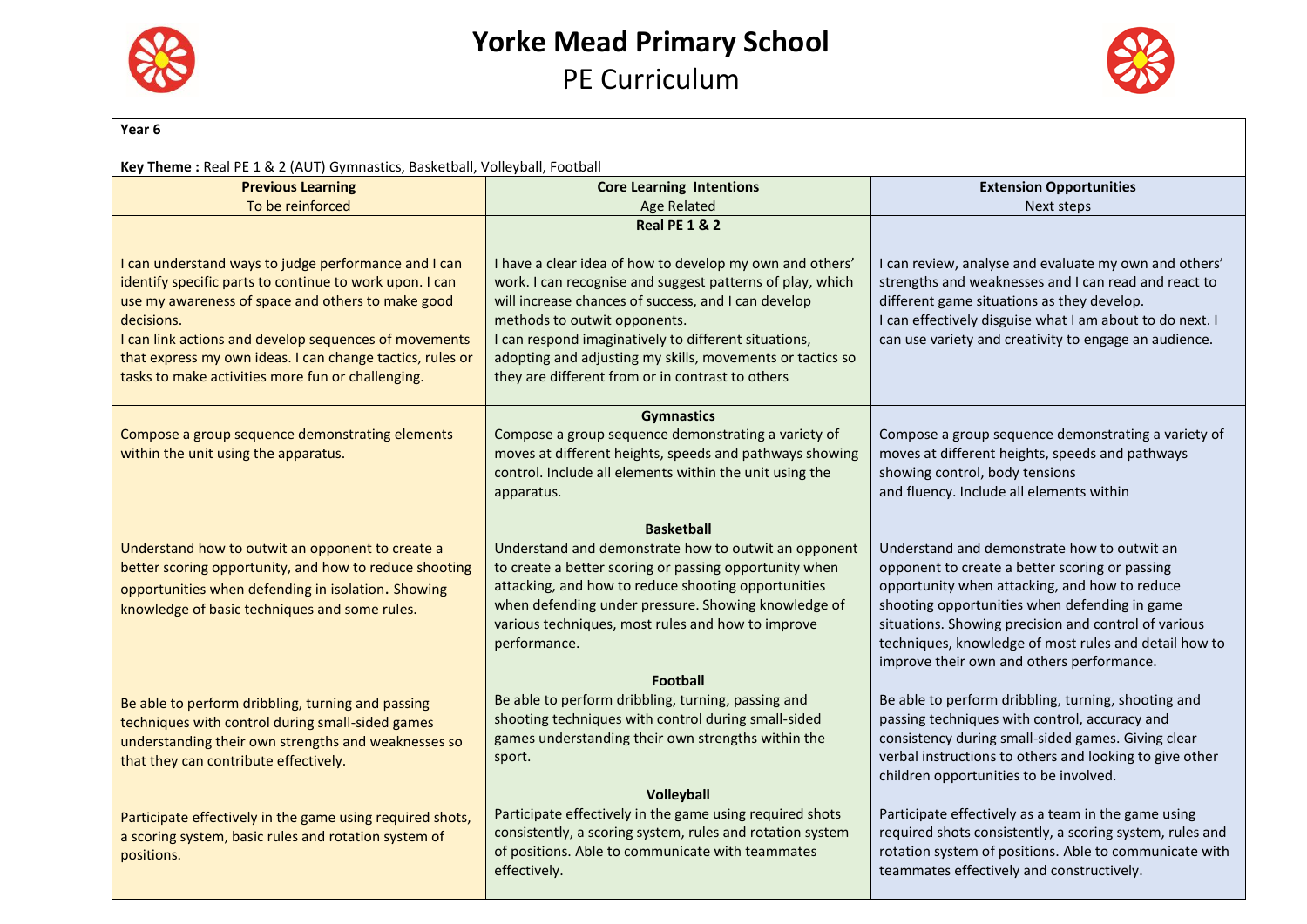



| Year 6                                                                                                                                                                                                                                                                                                                                                                                                                                                |                                                                                                                                                                                                                                                                                                                                                                                                                                                                                                                                                          |                                                                                                                                                                                                                                                                                                                                                                                                                                                                                                                               |
|-------------------------------------------------------------------------------------------------------------------------------------------------------------------------------------------------------------------------------------------------------------------------------------------------------------------------------------------------------------------------------------------------------------------------------------------------------|----------------------------------------------------------------------------------------------------------------------------------------------------------------------------------------------------------------------------------------------------------------------------------------------------------------------------------------------------------------------------------------------------------------------------------------------------------------------------------------------------------------------------------------------------------|-------------------------------------------------------------------------------------------------------------------------------------------------------------------------------------------------------------------------------------------------------------------------------------------------------------------------------------------------------------------------------------------------------------------------------------------------------------------------------------------------------------------------------|
| Key Theme: Real PE 3 & 4 (SPR) - Indoor athletics, Dance, Hockey, Tag Rugby                                                                                                                                                                                                                                                                                                                                                                           |                                                                                                                                                                                                                                                                                                                                                                                                                                                                                                                                                          |                                                                                                                                                                                                                                                                                                                                                                                                                                                                                                                               |
| <b>Previous Learning</b>                                                                                                                                                                                                                                                                                                                                                                                                                              | <b>Core Learning Intentions</b>                                                                                                                                                                                                                                                                                                                                                                                                                                                                                                                          | <b>Extension Opportunities</b>                                                                                                                                                                                                                                                                                                                                                                                                                                                                                                |
| To be reinforced                                                                                                                                                                                                                                                                                                                                                                                                                                      | <b>Age Related</b>                                                                                                                                                                                                                                                                                                                                                                                                                                                                                                                                       | Next steps                                                                                                                                                                                                                                                                                                                                                                                                                                                                                                                    |
| I cooperate well with others and give helpful feedback. I<br>help organise roles and responsibilities and I can guide a<br>small group through a task.<br>I can perform a variety of movements and skills with<br>good body tension. I can link actions together so they<br>flow in running, jumping and throwing activities.                                                                                                                         | Real PE 3&4<br>I can give and receive sensitive feedback to improve<br>myself and others. I can negotiate and collaborate<br>appropriately.<br>I can use combinations of skills confidently in sport<br>specific contexts. I can perform a range of skills fluently<br>and accurately in practise situations.                                                                                                                                                                                                                                            | I can involve others and motivate those around me to<br>perform better.<br>I can effectively transfer skills and movements across a<br>range of activities and sports. I can perform a variety of<br>skills consistently and effectively in challenging or<br>competitive situations.                                                                                                                                                                                                                                         |
| Children get the opportunity to practice the track and<br>field events that take place during the indoor athletics<br>competition, understanding what they need to do in<br>order to achieve the best score possible. Events are<br>adapted to give children the chance to practice and also<br>utilise the same skills in a competitive game format. The<br>unit culminates in a mini competition to build teamwork<br>and apply the skills covered. | <b>Indoor Athletics</b><br>Children get the opportunity to practice the track and<br>field events that take place during the indoor athletics<br>competition, understanding and adjusting what they need<br>to do to consistently get the best score possible. Events<br>are adapted to give children the chance to utilise and<br>apply the same skills successfully in a competitive game<br>format. The unit culminates in a mini competition to build<br>teamwork and apply the skills covered, choosing events<br>that demonstrate their strengths. | Children get the opportunity to practice the track and<br>field events that take place during the indoor athletics<br>competition, understanding and adjusting what they<br>need to do to consistently get the best score possible.<br>Events are adapted to give children the chance to utilise<br>and apply the same skills successfully in a competitive<br>game format. The unit culminates in a mini competition<br>to build teamwork and apply the skills covered,<br>choosing events that demonstrate their strengths. |
| Understand and perform a dance routine using unison<br>and cannon                                                                                                                                                                                                                                                                                                                                                                                     | <b>Dance</b><br>Understand and perform a dance routine using unison<br>and cannon, incorporating creative and imaginative ideas.                                                                                                                                                                                                                                                                                                                                                                                                                         | Understand and perform a dance routine using unison<br>and cannon, incorporating complex and creative<br>phrases and actions.                                                                                                                                                                                                                                                                                                                                                                                                 |
| Understand how to create a passing or scoring<br>opportunity when attacking, and how to defend<br>space/players. Apply principles of attacking/defending<br>and the rules and regulations of a hockey game.                                                                                                                                                                                                                                           | Hockey<br>Understand how to create a better scoring or passing<br>opportunity when attacking by creating space, and how to<br>mark space/players when defending by decreasing space.<br>Apply principles of attacking/defending and the rules and<br>regulations of a hockey game.                                                                                                                                                                                                                                                                       | Understand how to create a better scoring or passing<br>opportunity when attacking by creating space, and how<br>to mark space/players when defending by decreasing<br>space. Apply tactics at the right time in the game. Apply<br>principles of attacking/defending and the rules and<br>regulations of hockey game.                                                                                                                                                                                                        |
| Demonstrate elements from the unit including running,<br>tagging, passing, attacking and defending, with accuracy<br>and consistency.                                                                                                                                                                                                                                                                                                                 | Tag rugby<br>Demonstrate elements from the unit including running,<br>tagging, passing, attacking and defending, with accuracy<br>and consistency. Tactics are applied and communicated<br>during games.                                                                                                                                                                                                                                                                                                                                                 | Demonstrate elements from the unit including running,<br>tagging, passing, attacking and defending, with accuracy<br>and consistency. Looks for opportunities to outwit<br>opponents. Tactics are applied and communicated with<br>others constructively during games.                                                                                                                                                                                                                                                        |